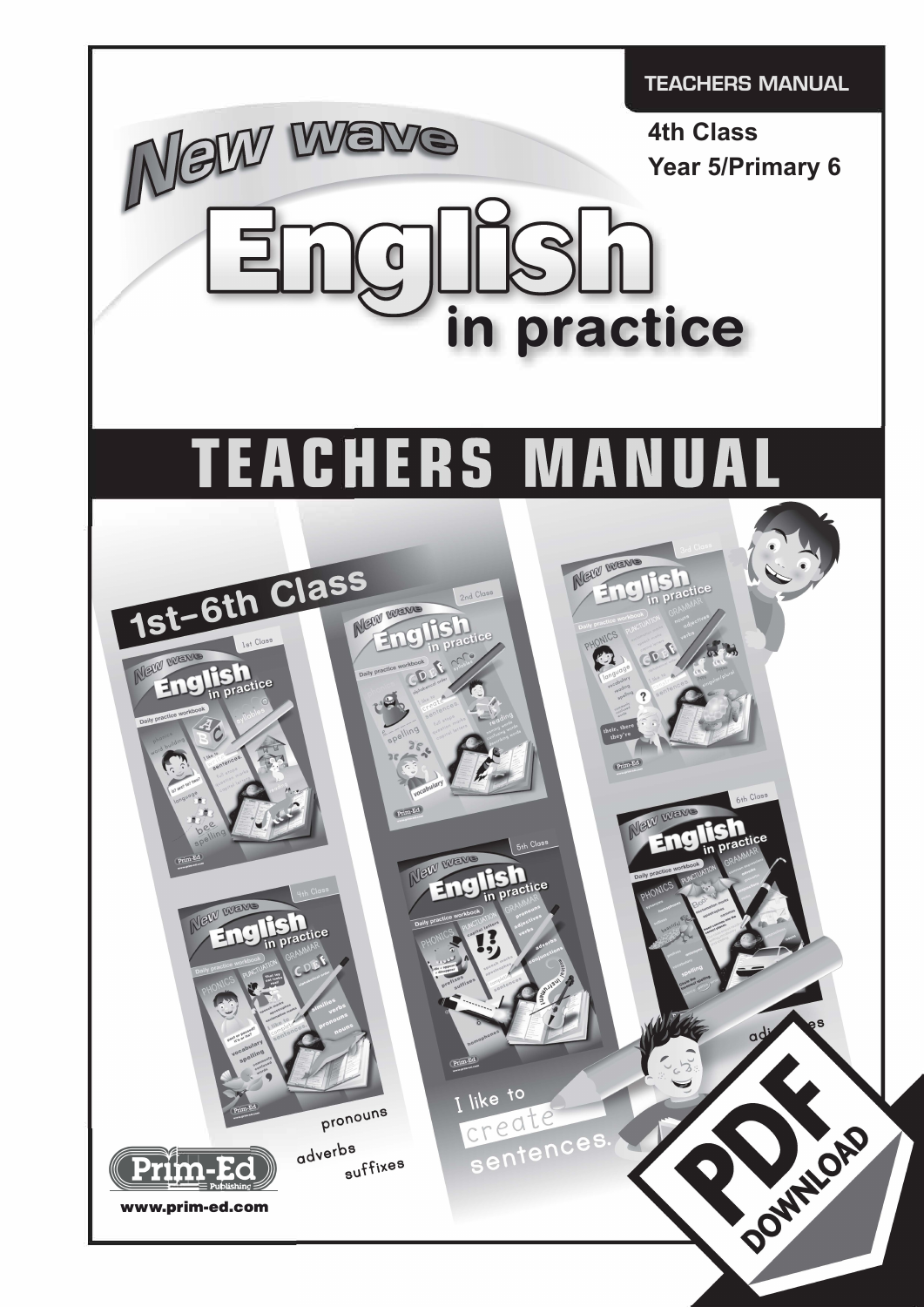## **NEW WAVE ENGLISH IN PRACTICE TEACHERS MANUAL**

Published by Prim-Ed Publishing 2014 Copyright© RIC Publications® 2014

PR-41648

This master may only be reproduced by the original purchaser for use with their class(es). The publisher prohibits the loaning or onselling of this master for the purposes of reproduction.

# **Copyright notice**

Blackline masters or copy masters are published and sold with a limited copyright. This copyright allows publishers to provide teachers and schools with a wide range of learning activities without copyright being breached. This limited copyright allows the purchaser to make sufficient copies for use within their own education institution. The copyright is not transferable, nor can it be onsold. Following these instructions is not essential but will ensure that you, as the purchaser, have evidence of legal ownership to the copyright if inspection occurs.

For your added protection in the case of copyright inspection, please complete the form below. Retain this form, the complete original document and the invoice or receipt as proof of purchase.

*Name of Purchaser:*

*Date of Purchase:*

*Supplier:*

*School Order# (if applicable):*

*Signature of Purchaser:*

Prim-Ed Publishing **Marshmeadows** New Ross Co. Wexford Ireland

email: sales@prim-ed.com web: www.prim-ed.com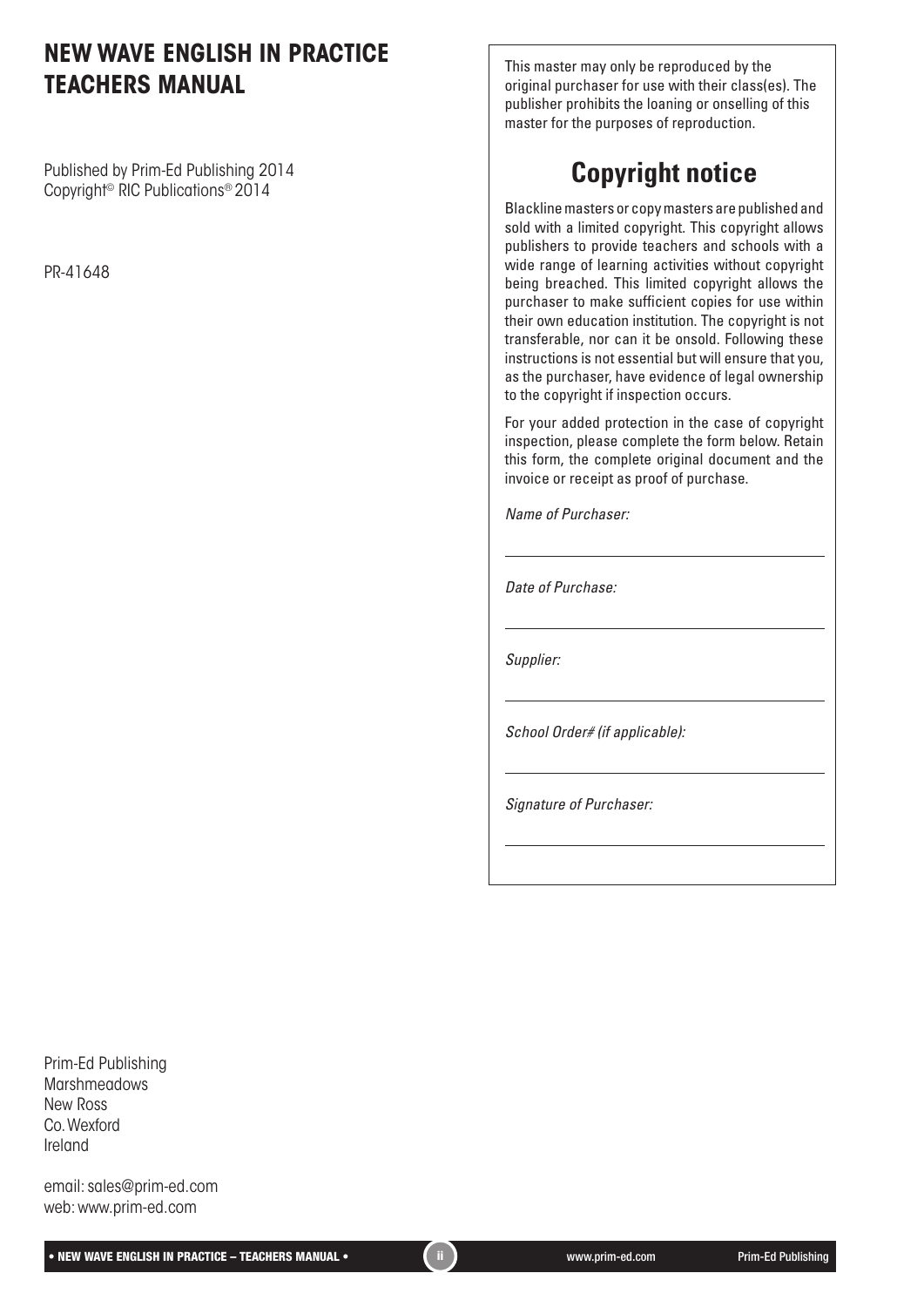# **Answers and Answers 1**

| Day 1    |                                              | 5.       | slipping                      |
|----------|----------------------------------------------|----------|-------------------------------|
| 1.       | -----------------------------------<br>until | 6.       | rude                          |
| 2.       | grey                                         | 7.       | break                         |
| 3.       | tomorrow                                     | 8.       | οf                            |
| 4.       | babies tries                                 | 9.       | didn't                        |
| 5.       | valley                                       |          | 10. tried                     |
| 6.       | hope                                         |          | 11. park                      |
| 7.       | disrespect                                   |          | 12. oldest shiny<br>ney       |
| 8.       | continue                                     |          | 13. noun                      |
| 9.       | to live in a place                           |          | 14. miserable                 |
|          | 10. lady seat                                |          | 15 'Why didn't they           |
|          | 11. old comfortable                          |          | ask me to go?' I              |
|          | 12. express helpful                          |          | whispered sadly to            |
|          | 13. noun                                     |          | myself.                       |
|          | 14. happy                                    | Day 5    |                               |
|          | 15. He yelled, 'Hold on                      | 1.       | laugh                         |
|          | tight!'                                      | 2.       | trolley                       |
| Day 2    |                                              | 3.       | voice                         |
| 1.       | vegetable                                    | 4.       | donkeys parties<br>5. history |
| 2.       | shadow                                       |          | 6. bought                     |
| 3.       | quietly                                      | 7.       | again                         |
| 4.       | keys monkeys                                 | 8.       | history                       |
| 5.       | valuable                                     | 9.       | something that is             |
| 6.<br>7. | captured<br>disappear                        |          | special                       |
| 8.       | women                                        |          | 10. cakes                     |
| 9.       | something kept as a                          |          | 11. fabulous deliciou         |
|          | reminder                                     | 12.      | tasty busy                    |
|          | 10. holiday                                  |          | 13. noun                      |
| 11.      | long excited                                 |          | 14. taste                     |
|          | delicious                                    | 15.      | ļ                             |
|          | 12. factual                                  | Day 6    |                               |
|          | 13. noun                                     | 1.       | cough                         |
|          | 14. beauty                                   | 2.       | friend                        |
| 15.4     |                                              |          | 3. interested                 |
| Day 3    |                                              |          | 4. families<br>5. favourite   |
|          | 1. furniture                                 |          |                               |
| 2.       | necessary                                    | 6.       | brought                       |
| 3.       | claim lady grey                              | 7.       | half                          |
|          | display                                      | 8.<br>9. | quarter                       |
| 4.<br>5. | flies                                        |          | from time to time             |
| 6.       | filling<br>matching                          |          | 10. printer<br>11. old damp   |
| 7.       | bear                                         |          | 12. expensive wealth          |
| 8.       | off                                          |          | 13. adjective                 |
| 9.       | don't                                        |          | 14. care                      |
| 10.      | tried                                        |          | 15. 'How many copies          |
|          | 11. bushes                                   |          | he asked.                     |
|          | 12. dirty dusty                              | Day 7    |                               |
|          | 13. noun                                     | 1.       | difficult                     |
|          | 14. happiness                                | 2.       | special                       |
|          | 15. Mum commented,                           | 3.       | dial terrify brigh            |
|          | 'You obviously found                         |          | died                          |
|          | your hat, but now                            | 4.       | calves                        |
|          | I'll need to wash it                         |          | 5. fighter                    |
|          | again.                                       | 6.       | common                        |
| Day 4    |                                              | 7.       | mail                          |
| 1.       | environment                                  | 8.       | too                           |
| 2.       | government                                   | 9.       | he's                          |
| 3.       | obey stable                                  |          | 10. bought                    |
| 4.       | weight<br>skies                              | 11.      | $\overline{2}$                |
|          |                                              |          | 12. favourite exciting        |

| 5.               | slipping                   |  |
|------------------|----------------------------|--|
| 6.               | rude                       |  |
| 7.               | break                      |  |
| 8.               | οf                         |  |
| 9.               | didn't                     |  |
| 10.              | tried                      |  |
| 11.              | park                       |  |
|                  | 12. oldest shiny<br>new    |  |
|                  | 13. noun                   |  |
|                  | 14. miserable              |  |
| 15               | 'Why didn't they           |  |
|                  | ask me to go?'I            |  |
|                  | whispered sadly to         |  |
|                  | myself.                    |  |
| Day 5            |                            |  |
| 1.               | laugh                      |  |
| 2.               | trolley                    |  |
| 3.               | voice                      |  |
| 4.               | donkeys parties            |  |
| 5.               | history                    |  |
| 6.               | bought                     |  |
| 7.               | again                      |  |
| 8.               | history                    |  |
| 9.               | something that is          |  |
|                  | special                    |  |
| 10.              | cakes                      |  |
|                  | 11. fabulous delicious     |  |
|                  | 12. tasty busy             |  |
|                  | 13. noun                   |  |
|                  | 14. taste                  |  |
| 15.              | ļ                          |  |
| Day 6            |                            |  |
| 1.               | cough                      |  |
| $\overline{2}$ . | friend                     |  |
| 3.               | interested                 |  |
|                  | 4. families                |  |
| 5.               | favourite                  |  |
| 6.               | brought                    |  |
| 7.               | half                       |  |
| 8.               | quarter                    |  |
| 9.               | from time to time          |  |
| 10.              | printer                    |  |
| 11.              | old damp<br>wealthy        |  |
| 13.              | 12. expensive<br>adjective |  |
| 14.              | care                       |  |
| 15.              | 'How many copies?'         |  |
|                  | he asked.                  |  |
| Day 7            |                            |  |
| 1.               | difficult                  |  |
| 2.               | special                    |  |
| 3.               | dial terrify bright        |  |
|                  | died                       |  |
| 4.               | calves                     |  |
| 5.               | fighter                    |  |
| 6.               | common                     |  |
| 7.               | mail                       |  |
| 8.               | too                        |  |
| 9.               | he's                       |  |
|                  | 10. bought                 |  |
| 11.              | 2                          |  |

| 13. noun |  |
|----------|--|
|----------|--|

- 14. puzzling
- 15. Mum complained, 'Please don't leave all those puzzle pieces on the floor.'

#### Day 8

- 1. calendar
- 2. surprise 3. quiet pigsty fried tight
- 4. elves 5. flipper
- 6. extraordinary
- 7. male
- 8. too to
- 9. hasn't
- 10. his
	- 11. Lisa 12. voung energetic
	- 13. noun
	- 14. riding 15. My instructor yelled, 'Keep your back straight and your hands closer together.'

### Day 9

- 1. heart
- 2. mystery
- 3. bicycle
- 4. thieves wives
- 5. knowledge
- 6. off
- 7. opposite
- 8. disrespect
- 9. something usual or normal
- 10. Emma
- 11. clean shiny
- 12. busy effective
- 13. adjective 14. safe
- 15. ?

2. centre 3. height 4. cliff 5. material  $6.$  he's 7. again 8. revise

- Day 10
- 1. earth
- Day 7
- 
- 
- 7. mail
- 8. too
- Prim-Ed Publishing www.prim-ed.com **91 NEW WAVE ENGLISH IN PRACTICE TEACHERS MANUAL •** NEW WAVE ENGLISH IN PRACTICE TEACHERS MANUAL
	-

15. !

9. something that is unusual or odd 10. Harry Potter 11. Good young 12. fluent scary 13. adjective 14. excitement

2. earthquake 3. amazing 4. ladies skies 5. microchip

Day 11 1. interview

- 6. falsely
- 7. misprint
	- 8. dislike
	- 9. a wharf where ships are unloaded
	- 10. ship harbour 11. young proud excited
	- 12. billowing
	- 13. He
	- 14. She
	- 15. He yelled, 'Grab the rope.'

#### Day 12

- 1. disagree
- 2. interview
- 3. climbing energy
- 4. halves loaves
- 5. beginning
- 6. returning 7. disobey
- 8. stray
- 
- 9. highest point of a mountain
- 10. mountain sunlight
- 11. exhausted distant
- 12. powdery
- 13. I 14. she
- 15. 3

### Day 13

- 1. answer
- 2. position
- 3. crayon failure
- famous
- 4. shelves
- 5. stopping
- 6. understanding
- 7. piece
- 8. it's
- 9. I'll
- 10. borrow 11. sandwich
- 12. moist delicious
- 13. adjective
- 14. they us
- 15. 'Please, please can't
- I just have one more apple muffin?' Jason begged.

### Day 14

- 1. address
- 2. increase
- 3. belief agree
- leaving 4. replies

10. lend 11. animal

5. slamming 6. often 7. bury 8. its 9. would've

12. poor hungry miserable

15. My friend asked, 'Does your puppy like gong to the park

to play?'

15. He crossed the Swiss Alps.

Day 17 1. experiment 2. neighbour 3. zero borrow foe throat 4. babies flies 5. running

Day 15 1. perhaps 2. burnt perform thirsty 3. interviewed 4. matches finches 5. separate 6. unfinished 7. prehistoric 8. centre 9. something belonging to a person 10. parade window 11. Happy laughing colourful 12. loud smiling 13. you it 14. me 15. ? ! Day 16 1. quarter 2. perform urgent firmly 3. climbed escaped 4. clocks lunches 5. regular 6. reduce 7. regain 8. business 9. something that happens to you 10. explorers countries 11. Magnificent tall straight 12. adventurous 13. they it 14. me

13. noun 14. it me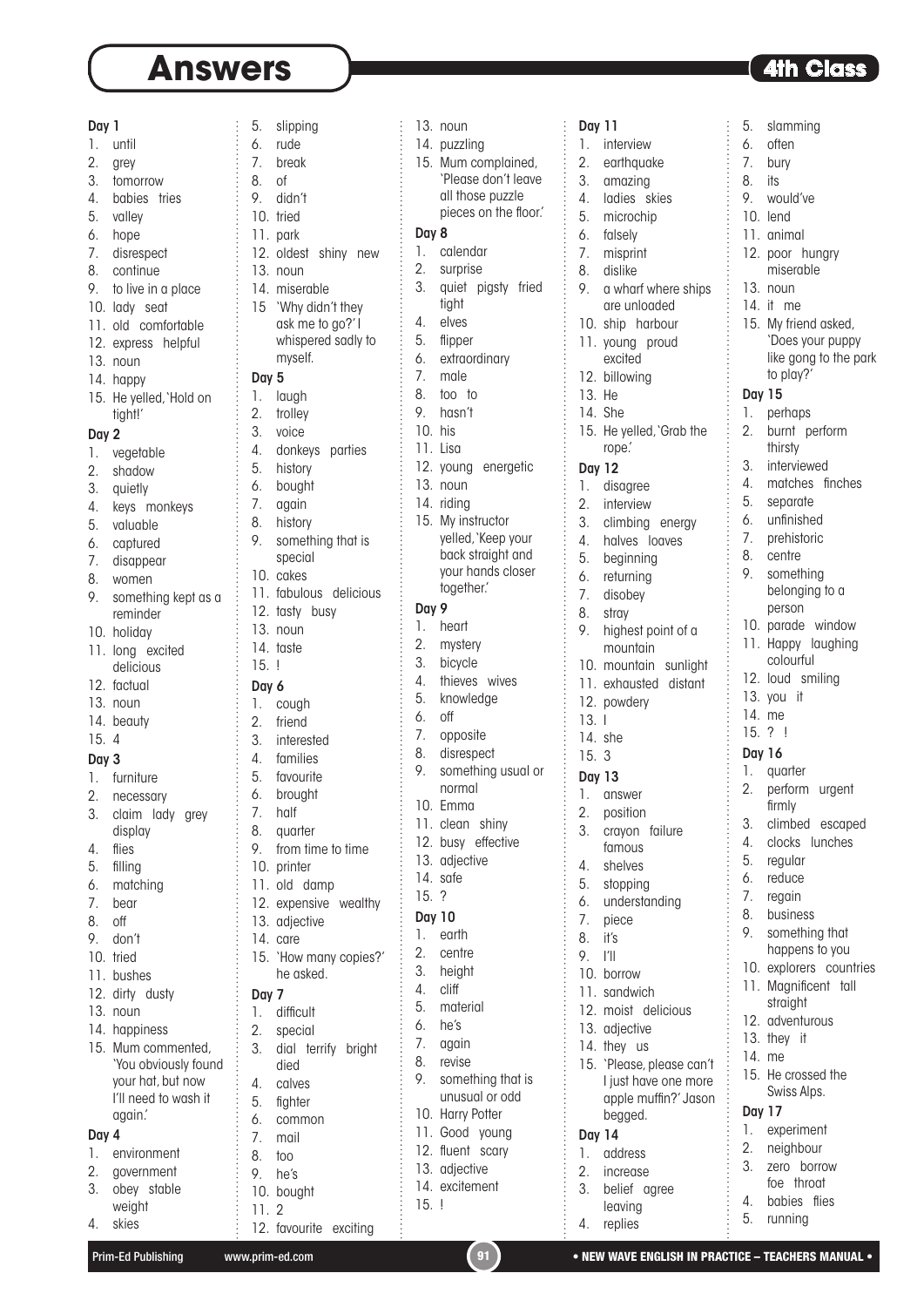| 6.                  | two                               | 9.                  | to prote                  |
|---------------------|-----------------------------------|---------------------|---------------------------|
| 7.                  | rowed                             |                     | safe                      |
| 8.                  | an                                | 10.                 | books                     |
| 9.                  | we'd                              |                     | library                   |
| 10.                 | desert                            |                     | 11. bright                |
| 11.                 | air                               |                     | 12. brave                 |
| 12.                 | large shady<br>cool               | 13.                 | l it                      |
| 13.                 | noun                              | 14.1                |                           |
|                     | 14. We it                         | 15.3                |                           |
| 15.                 | 'Can we stop here                 | <b>Day 21</b>       |                           |
|                     | and rest before we                | 1.                  | group                     |
|                     | continue on our                   | 2.                  | singer                    |
|                     | journey?' he begged.              | 3.                  | heard                     |
| <b>Day 18</b><br>1. |                                   | 4.                  | valley                    |
| 2.                  | island                            |                     | 5. experie                |
| 3.                  | regular<br>frighten<br>find fried |                     | 6. constru<br>7. disbelie |
| 4.                  | potatoes<br>toes                  | 8.                  | actual                    |
| 5.                  | skipping                          |                     | 9. an app                 |
| 6.                  | three                             | 10.                 | them                      |
| 7.                  | sure                              | 11.                 | Tom                       |
| 8.                  | an                                | 12.                 | loves                     |
| 9.                  | ľd                                | 13.                 | presen                    |
| 10.                 | dessert                           |                     | 14. ridden                |
|                     | 11. cakes                         | 15.                 | 'Here b                   |
| 12.                 | favourite vanilla                 |                     | called,                   |
|                     | chocolate                         |                     | wouldr                    |
|                     | 13. adjective                     |                     | me.                       |
|                     | 14. spoon                         |                     | OR                        |
| 15.                 | 'Is that cake mixture             |                     | 'Here b                   |
|                     | really sweet and                  |                     | called,                   |
|                     | tasty?' I asked him,              |                     | wouldr<br>me.             |
|                     | as he was licking the<br>spoon.   |                     |                           |
| <b>Day 19</b>       |                                   | <b>Day 22</b><br>1. | guard                     |
|                     | 1. possible                       | 2.                  | stitch                    |
| 2.                  | thirty further                    | 3.                  | minute                    |
|                     | modern earth                      | 4.                  | compa                     |
| 3.                  | straight<br>promise               | 5.                  | accide                    |
| 4.                  | tomatoes<br>pianos                | 6.                  | release                   |
| 5.                  | often                             | 7.                  | displac                   |
| 6.                  | tender                            | 8.                  | island                    |
| 7.                  | bisect                            | 9.                  | to get l                  |
| 8.                  | particular                        | 10.                 | it                        |
| 9.                  | something that is                 | 11.                 | boat                      |
|                     | not deep                          | 12.                 | took<br>$\mathsf{C}$      |
| 10.                 | children<br>bus<br>bags           | 13.                 | fish                      |
| 11.                 | tired<br>old new                  | 14.                 | flying                    |
| 12.                 | noisy packed                      | 15.                 | 3                         |
| 13.                 | They                              | <b>Day 23</b>       |                           |
| 14.                 | I                                 | 1.                  | purpos                    |
| 15.                 | $?$ !                             | 2.                  | mount                     |
| <b>Day 20</b><br>1. |                                   | 3.                  | certain                   |
| 2.                  | probably<br>early confirm         | 4.                  | kangar                    |
|                     | burst danger                      | 5.                  | tin                       |
| 3.                  | thought famous                    | 6.                  | unhap                     |
| 4.                  | zoos photos                       | 7.<br>8.            | before<br>gadget          |
| 5.                  | opposite                          | 9.                  | edition                   |
| 6.                  | tell                              | 10.                 | exciten                   |
| 7.                  | bimonthly                         | 11.                 | me                        |
| 8.                  | though                            |                     | 12. is jugg               |

| 9.                  | to protect and keep<br>safe |
|---------------------|-----------------------------|
| 10.                 | books<br>school             |
|                     | library                     |
| 11.                 | bright colourful            |
| 12.                 | brave majestic              |
| 13.                 | it<br>L                     |
| 14.                 | I                           |
| 15.                 | 3                           |
| <b>Day 21</b>       |                             |
| 1.                  | group                       |
| 2.                  | singer                      |
| 3.                  | heard                       |
| 4.                  | valley                      |
| 5.                  | experience                  |
| 6.                  | construct                   |
| 7.                  | disbelief                   |
| 8.                  | actual                      |
| 9.                  | an applied force            |
| 10.<br>11.          | them<br>Tom                 |
| 12.                 | loves<br>give               |
|                     | 13. present                 |
|                     | 14. ridden                  |
|                     | 15. 'Here boy, here boy,' I |
|                     | called, but the horse       |
|                     | wouldn't come to            |
|                     | me.                         |
|                     | OR                          |
|                     | 'Here boy, here boy,' I     |
|                     | called, but the horse       |
|                     | wouldn't come to            |
|                     | me.                         |
| <b>Day 22</b><br>1. |                             |
| 2.                  | guard<br>stitch             |
| 3.                  | minute                      |
| 4.                  | companies turkeys           |
| 5.                  | accident                    |
|                     | released                    |
| 6.<br>7.            | displace                    |
| 8.                  | island                      |
| 9.                  | to get knowledge            |
| 10.                 | it                          |
|                     | 11. boat                    |
|                     | 12. took caught             |
| 13. fish            |                             |
|                     | 14. flying                  |
| 15.3                |                             |
| <b>Day 23</b>       |                             |
| 1.                  | purpose                     |
| $\overline{2}$ .    | mountain                    |
| 3.<br>4.            | certain                     |
| 5.                  | kangarooes<br>tin           |
| 6.                  | unhappy                     |
| 7.                  | before                      |
| 8.                  | gadget                      |
| 9.                  | edition                     |
|                     | 10. excitement              |
| 11.                 | me                          |
| 12.                 | is juggling                 |
|                     |                             |

| 13.           | have been                      | 2.                  | gues          |
|---------------|--------------------------------|---------------------|---------------|
| 14. did       |                                |                     | grou          |
| 15.           | The crowd yelled               | 3.                  | surpr         |
|               | out, 'Look out! He's           | 4.                  | breal         |
|               | creeping up behind             | 5.                  | tomo          |
|               | you with a bucket of<br>water. | 6.                  | hollo         |
|               |                                | 7.                  | natur         |
| Day 24        |                                | 8.                  | attac         |
| 1.            | opposite                       | 9.                  | land          |
| 2.            | school                         | 10.                 | flock         |
| 3.<br>4.      | escape<br>zooes                | 11.                 | were          |
| 5.            | sid                            | 12.                 | futur         |
| 6.            | obedient                       | 13.                 | gives         |
| 7.            | not                            | 14.                 | sold          |
| 8.            |                                | 15.                 | Rita t        |
| 9.            | vein<br>addition               |                     | Adan<br>the c |
| 10.           | family                         |                     |               |
| 11.           | I                              | <b>Day 28</b><br>1. |               |
|               | 12. is playing                 | 2.                  | stran         |
|               | 13. was barking                |                     | guilty        |
|               | 14. done                       | 3.                  | broth         |
| 15. We        | Emma's<br>Rex                  | 4.<br>5.            | miss          |
|               |                                |                     | dang          |
| <b>Day 25</b> |                                | 6.                  | weak          |
| 1.            | biscuit                        | 7.                  | <b>YES</b>    |
| 2.            | coming                         | 8.                  | agree         |
| 3.            | research furnished             | 9.                  | being         |
| 4.            | pianos                         | 10.                 | Jone          |
| 5.            | smiling                        | 11.                 | have          |
| 6.            | dictation                      | 12.                 | prese         |
| 7.            | fair                           | 13.                 | gave          |
| 8.            | matches                        | 14.<br>15.          | boug<br>Peter |
| 9.            | she'd                          |                     | apple         |
|               | 10. breathe                    |                     | bana          |
|               | 11. duck goose                 |                     | his lu        |
|               | 12. they<br>13. were buzzing   | <b>Day 29</b>       |               |
|               | 14. They will collect          | 1.                  | dam           |
|               | nectar.                        |                     | 2. para       |
| 15.           | The worried girl               | 3.                  | bicyc         |
|               | asked, 'Will those             | 4.                  | cargo         |
|               | bees sting me?'                | 5.                  | begir         |
| Day 26        |                                | 6.                  | stop          |
| 1.            | science                        | 7.                  | grow          |
| 2.            | lightning                      | 8.                  | cella         |
| 3.            | Saturday research              | 9.                  | they'         |
|               | worst                          | 10.                 | its           |
| 4.            | banjos                         | 11.                 | cut           |
| 5.            | flaking                        | 12.                 | have          |
| 6.            | separation                     | 13.                 | done          |
| 7.            | knot                           | 14.                 | caug          |
| 8.            | churches                       | 15.                 | Mum           |
| 9.            | he'd                           |                     | suga          |
|               | 10. breath                     |                     | press         |
|               | 11. stallion rooster           | <b>Day 30</b>       |               |
| 12. it        |                                | 1.                  | chard         |
|               | 13. will work                  | 2.                  | amaz          |
|               | 14. They took it to their      | 3.                  | cons          |
|               | nest.                          |                     | exerc         |
| 15.           | 4                              | 4.                  | hero          |
| <b>Day 27</b> |                                | 5.                  | hidin         |
| 1.            | strength                       | 6.                  | lead          |
|               |                                |                     |               |

 $\vdots$ 

 $\vdots$  $\vdots$ 

÷

ŧ  $\vdots$ 

| 2.            | struggle<br>guess                     | 7.                  | groan                      |
|---------------|---------------------------------------|---------------------|----------------------------|
|               | group                                 | 8.                  | seller                     |
| 3.            | surprised                             |                     | 9. you'd                   |
| 4.            | break                                 | 10. it's            |                            |
| 5.            | tomorrow                              |                     | 11. comes is               |
| 6.            | hollow                                |                     | 12. are getting            |
| 7.            | natural                               |                     | 13. done                   |
| 8.            | attack                                |                     | 14. went                   |
| 9.            | land beside the sea                   |                     | 15. The teacher had        |
|               | 10. flock                             |                     | chalk, books, copies       |
|               | 11. were growing                      |                     | and pens on the<br>shelf.  |
|               | 12. future                            |                     |                            |
|               | 13. gives<br>14. sold                 | <b>Day 31</b><br>1. |                            |
|               | 15. Rita took Alan, Sam,              | 2.                  | eighth<br>myself           |
|               | Adam and Chloe to                     | 3.                  | important                  |
|               | the cinema.                           | 4.                  | bare                       |
| <b>Day 28</b> |                                       |                     | 5. various                 |
| 1.            | strange                               |                     | 6. forgetting beginning    |
| 2.            | guilty juggle gulf                    |                     | 7. weakness                |
| 3.            | brother naughty                       |                     | 8. bicycle                 |
| 4.            | missed                                | 9.                  | to form a picture in       |
| 5.            | danger                                |                     | your mind                  |
| 6.            | weak                                  |                     | 10. am getting             |
| 7.            | <b>YES</b>                            |                     | 11. are playing            |
| 8.            | agree                                 |                     | 12. practise               |
|               | 9. being on time                      |                     | 13. new fantastic          |
|               | 10. Jones Thailand                    |                     | 14. bought                 |
|               | 11. have been flying                  |                     | 15. 'Wow, it's amazing!' I |
|               | 12. present                           |                     | exclaimed.                 |
|               | 13. gave                              | <b>Day 32</b>       |                            |
|               | 14. bought                            | 1.                  | exercise                   |
|               | 15. Peter bought an                   | 2.                  | rhyme                      |
|               | apple, orange,<br>banana and kiwi for | 3.                  | disappeared                |
|               | his lunch.                            | 4.                  | road                       |
| <b>Day 29</b> |                                       | 5.                  | island                     |
| 1.            | damage                                | 6.<br>7.            | gardening parking          |
| 2.            | paragraph                             | 8.                  | reply<br>notice            |
| 3.            | bicycle circle                        |                     | 9. widely known            |
| 4.            | cargoes                               |                     | 10. is driving             |
| 5.            | beginning                             |                     | 11. are taking             |
| 6.            | stop                                  | 12. no              |                            |
| 7.            | grown                                 |                     | 13. long boring            |
| 8.            | cellar                                |                     | 14. lent                   |
| 9.            | they've                               |                     | 15. My sister kept asking, |
| 10. its       |                                       |                     | 'Are we there yet?'        |
|               | 11. cut put                           | <b>Day 33</b>       |                            |
|               | 12. have left                         | 1.                  | history                    |
|               | 13. done                              | 2.                  | medicine                   |
|               | 14. caught                            | 3.                  | plumber yolk               |
|               | 15. Mum put tea, coffee,              |                     | night write                |
|               | sugar and jam in the                  | 4.                  | chief                      |
|               | press.                                |                     | 5. forgetting              |
| <b>Day 30</b> |                                       | 6.                  | different                  |
| 1.            | character                             | 7.                  | ball                       |
| 2.            | amazement                             | 8.                  | past                       |
| 3.            | consider science                      | 9.                  | doesn't                    |
| 4.            | exercise<br>heroes                    |                     | 10. were                   |
| 5.            | hiding                                |                     | 11. adjective              |
| K.            | hnal                                  | 12. no              |                            |

| getting  |
|----------|
| ferent   |
| ıll      |
| ıst      |
| esn't    |
| ere      |
| ljective |
|          |

13. staff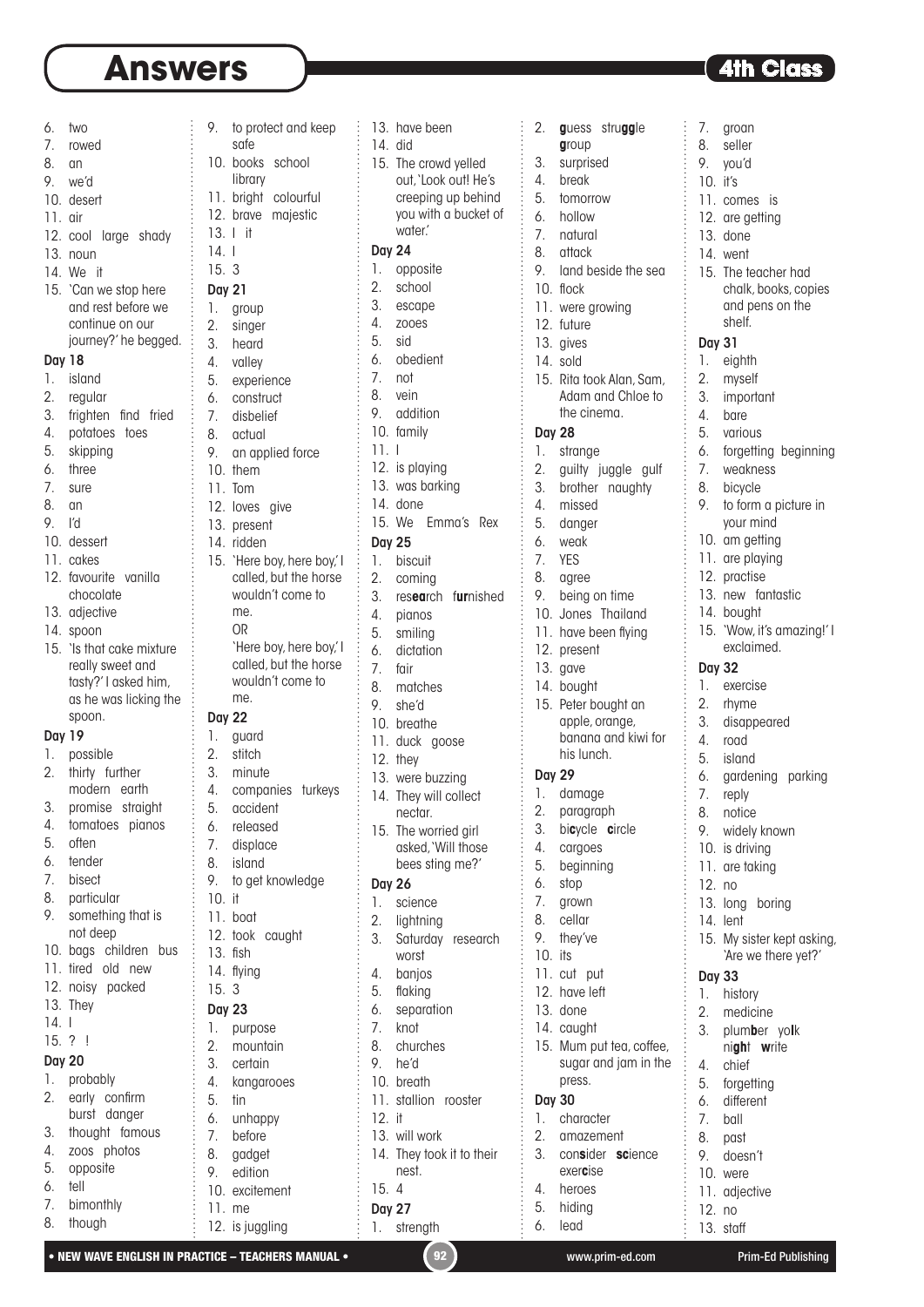|               | 14. brought               | 4.            | tomatos                                               |
|---------------|---------------------------|---------------|-------------------------------------------------------|
|               | 15. After we've finished  | 5.            | visiting                                              |
|               | training, we have         | 6.            | bore                                                  |
|               | cold drinks.              | 7.            | allowed                                               |
| <b>Day 34</b> |                           | 8.            | past                                                  |
| 1.            | fruit                     | 9.            | who's                                                 |
| 2.            | occasion                  | 10.           | its                                                   |
| 3.            | g                         | 11.           | scurried                                              |
| 4.            | roof                      |               | 12. the farmer                                        |
|               | 5. beginner               |               | 13. Paul                                              |
|               | 6. group                  |               | 14. husband                                           |
| 7.            | bawl                      | 15.           | $\alpha$                                              |
| 8.            | passed                    | <b>Day 38</b> |                                                       |
| 9.            | haven't                   | 1.            | continue                                              |
|               | 10. were                  | 2.            | centre                                                |
|               | 11. proper                |               |                                                       |
|               | 12. pecked                |               | 3. sure<br>4. shampooes<br>5. gardening<br>6. shallow |
| 13. all       |                           |               |                                                       |
|               | 14. went                  |               |                                                       |
|               | 15. On our way home,      | 7.            | allowed                                               |
|               | one of the tired          |               | 8. past                                               |
|               | children fell asleep.     | 9.            | will not                                              |
| <b>Day 35</b> |                           | $10.$ it's    |                                                       |
| 1             | unknown                   |               | 11. witch                                             |
|               | 2. occupy                 |               | 12. cat's tail                                        |
| 3.            | remember                  |               | 13. garda                                             |
|               | 4. male                   | 14. no        |                                                       |
| 5.            | 4                         | 15.           | 4                                                     |
|               | 6. pocketing finishing    | <b>Day 39</b> |                                                       |
| 7.            | <br>doubt                 | 1.            |                                                       |
| 8.            | complex                   | 2.            | grammar                                               |
| 9.            | to mix or join            | 3.            | magician<br>ordinary                                  |
|               | 10. bunch                 | 4.            |                                                       |
|               | 11. was frightened        | 5.            | wrong                                                 |
|               | 12. beach ball<br>it      |               | 4                                                     |
|               | 13. flies                 | 7.            | 6. visited<br>neglected                               |
|               | 14. brought               | 8.            | generous<br>prefix                                    |
|               | 15. 'Oh no, it's gone!' I | 9.            | up-to-date                                            |
|               | cried.                    |               | computers and                                         |
| <b>Day 36</b> |                           |               | machinery                                             |
| 1.            | although                  |               | $10.$ are                                             |
| 2.            | busy                      |               | 11. has been working                                  |
| 3.            | weight                    |               | 12. teacher                                           |
| 4.            | male                      |               | 13. collapsed                                         |
| 5.            | 4                         |               | 14. favourite<br>brave                                |
| 6.            | parenting<br>studying     |               | honest                                                |
| 7.            | together                  |               | 15. I asked, `Can we                                  |
| 8.            | question                  |               | read now?'                                            |
| 9.            | to repeat someone         | Day 40        |                                                       |
|               | else's words              | 1.            | particular                                            |
|               | 10. ireland shannon       | 2.            | science                                               |
|               | 11. am moving             | 3.            | caught                                                |
|               | 12. parents they          | 4.            | misbehave mislead                                     |
| 13. fill      |                           | 5.            | 3                                                     |
|               | $14.$ saw                 |               | 6. preferred admitted                                 |
| 15.           | Can I paint my new        | 7.            | correct                                               |
|               | room green?               | 8.            | burst                                                 |
| <b>Day 37</b> |                           | 9.            | a large formal dinner                                 |
| 1.            | knowledge                 | 10.           | is                                                    |
| 2.            | decide                    |               | 11. is coming                                         |
| 3.            | scientific<br>scene       |               | 12. friends                                           |

|         |               | 14. seen                              |
|---------|---------------|---------------------------------------|
|         | 15.           | $\frac{1}{2}$                         |
|         | Day 41        |                                       |
|         | 1.<br>2.      | pressure<br>machine                   |
|         | 3.            | electrical                            |
|         | 4.            | feet mice                             |
|         | 5.            | chemist                               |
|         |               | $\overline{2}$<br>machine             |
|         | 6.            | O                                     |
|         | 7.            | destroying                            |
|         | 8.            | destroy                               |
|         | 9.            | promise                               |
|         | 10.           | bravely                               |
|         | 11.           | badly                                 |
|         | 12.           | found turned                          |
|         | 13.           | dreamt                                |
|         |               | was sleeping                          |
|         | 14.           | command                               |
|         | 15.           | Who broke Mum's                       |
|         |               | sewing machine?                       |
|         | Day 42        |                                       |
|         | 1.            | plastic                               |
|         | 2.            | chick school quee                     |
|         | 3.            | kitchen caught<br>terrific<br>cricket |
|         | 4.            | teeth<br>women                        |
|         | 5.            | material<br>4                         |
|         |               | business<br>2                         |
|         | 6.            | won't                                 |
|         | 7.            | noticed                               |
|         | 8.            | curved                                |
|         | 9.            | special                               |
| cted    | 10.           | pack                                  |
|         | 11.           | completely                            |
|         | 12.           | quietly carefully                     |
|         | 13.           | looked picked                         |
| J       |               | 14. have been sitting                 |
|         |               | 15. Peter said, 'What's               |
|         |               | black and white an                    |
| ing     |               | red all over?'                        |
|         | <b>Day 43</b> |                                       |
|         | 1.<br>2.      | build<br>straight neighbou            |
| e       |               | survey                                |
| e       | 3.            | Always obey                           |
|         | 4.            | continue<br>3                         |
|         |               | $\overline{2}$<br>grammar             |
|         | 5.            | libraries                             |
|         | 6.            | pear                                  |
|         | 7.            | breath                                |
| iislead | 8.            | reign                                 |
|         | 9.            | naturally                             |
| nitted  | 10.           | me                                    |
|         | 11.           | İİ<br>L                               |
|         |               | 12. book holiday                      |
| dinner  |               | 13. prepared                          |
|         |               | 14. statement<br>15. Philip's April   |
|         |               |                                       |
|         | Day 44        |                                       |
|         |               | 1. disappoint                         |

13. ran or sprinted

| d              | 2.<br>throw although                     | 7.<br>musical                                    |
|----------------|------------------------------------------|--------------------------------------------------|
|                | notice<br>3.                             | 8.<br>a small booklet                            |
|                | accident February<br>4.<br>although<br>2 | 9.<br>king<br>10. sing                           |
|                | 2<br>notice                              | 11. aircraft runway                              |
|                | 5.<br>monkeys                            | 12. young                                        |
|                | 6.<br>past                               | inexperienced                                    |
|                | 7.<br>brought                            | 13. she                                          |
|                | largest amount<br>8.                     | 14. seat belt                                    |
|                | 9.<br>gently                             | 15. 1.7                                          |
|                | 10.1                                     | <b>Day 48</b>                                    |
|                | 11. it<br>12. the salesman               | 1.<br>imagine                                    |
|                | 13. car sunroof                          | 2.<br>loud                                       |
|                | 14. question                             | 3.<br>wrote wrong                                |
|                | 15.2                                     | 4.<br>kangaroo<br>5.                             |
|                | Day 45                                   | proportion<br>3<br>probably<br>3                 |
|                | 1.<br>beleive                            | 6. main                                          |
|                | 2.<br>decide                             | 7. usually                                       |
|                | 3.<br>delighted ice-cream                | 8.<br>weakness                                   |
| um's           | 4.<br>sheep scissors                     | 9.<br>occasion                                   |
| ine?           | 5.<br>churches                           | 10. girl's                                       |
|                | 6.<br>knight night                       | 11. well                                         |
|                | 7.<br>couldn't                           | 12. fluttered                                    |
| queen<br>ht    | 8.<br>remember<br>9.                     | 13. will blow                                    |
| ıt.            | bad behaviour<br>10. They                | 14. 'Why didn't you pass<br>the ball to me?' Ben |
| Ì              | 11. swung galloped                       | shouted.                                         |
|                | 12. future                               | 15. a command                                    |
|                | 13. boldly politely                      | Day 49                                           |
|                | 14. Later that day, the                  | 1.<br>enough                                     |
|                | knight gave his<br>report.               | 2.<br>weight explain<br>eight                    |
|                | 15. He proudly reported,                 | 3.<br>popular reign                              |
|                | 'Victory is ours, Your                   | 4.<br>disabilities                               |
|                | Majesty.                                 | 5.<br>1<br>though                                |
| ully           | <b>Day 46</b>                            | altogether<br>4                                  |
| d              | 1.<br>complete<br>2.<br>autumn           | 6.<br>heel                                       |
| ting<br>hat's  | 3.<br>Catch throw                        | 7.<br>famous<br>8.<br>increase                   |
| te and         | 4.<br>piano                              | 9.<br>the lowest possible                        |
|                | 5.<br>imagine<br>3                       | amount                                           |
|                | strength<br>1                            | 10. me                                           |
|                | 6.<br>they'll                            | 11. They theirs                                  |
| <b>th</b> bour | 7.<br>honestly                           | 12. creature car                                 |
|                | 8.<br>forget                             | 13. bitterly                                     |
|                | 9.<br>known                              | 14. the dog                                      |
|                | 10. We<br>11. happily                    | 15. Mr Tan Mullingar                             |
|                | 12. suspiciously                         | <b>Day 50</b>                                    |
|                | 13. me she                               | 1.<br>library<br>2.<br>column                    |
|                | $14. \mid$ $\mid$                        | 3.<br>heard noise                                |
|                | 15. I yelled, 'Come on,                  | 4.<br>turkey                                     |
|                | I'll race you to the                     | 5.<br>orphan                                     |
|                | stables.                                 | 6.<br>is                                         |
|                | Day 47                                   | dangerous<br>7.                                  |
|                | 1. excitement                            | ordinary<br>8.                                   |
|                | 2. dough                                 | 9.<br>something shocking                         |
|                | 3.<br>fruit swallow                      | and annoying                                     |
|                | 4.<br>mouse gentleman                    | 10. slowly                                       |
|                | 5.<br>biscuit                            | 11. angrily                                      |

6. plane weather

shocking ıg 11. angrily 12. red dark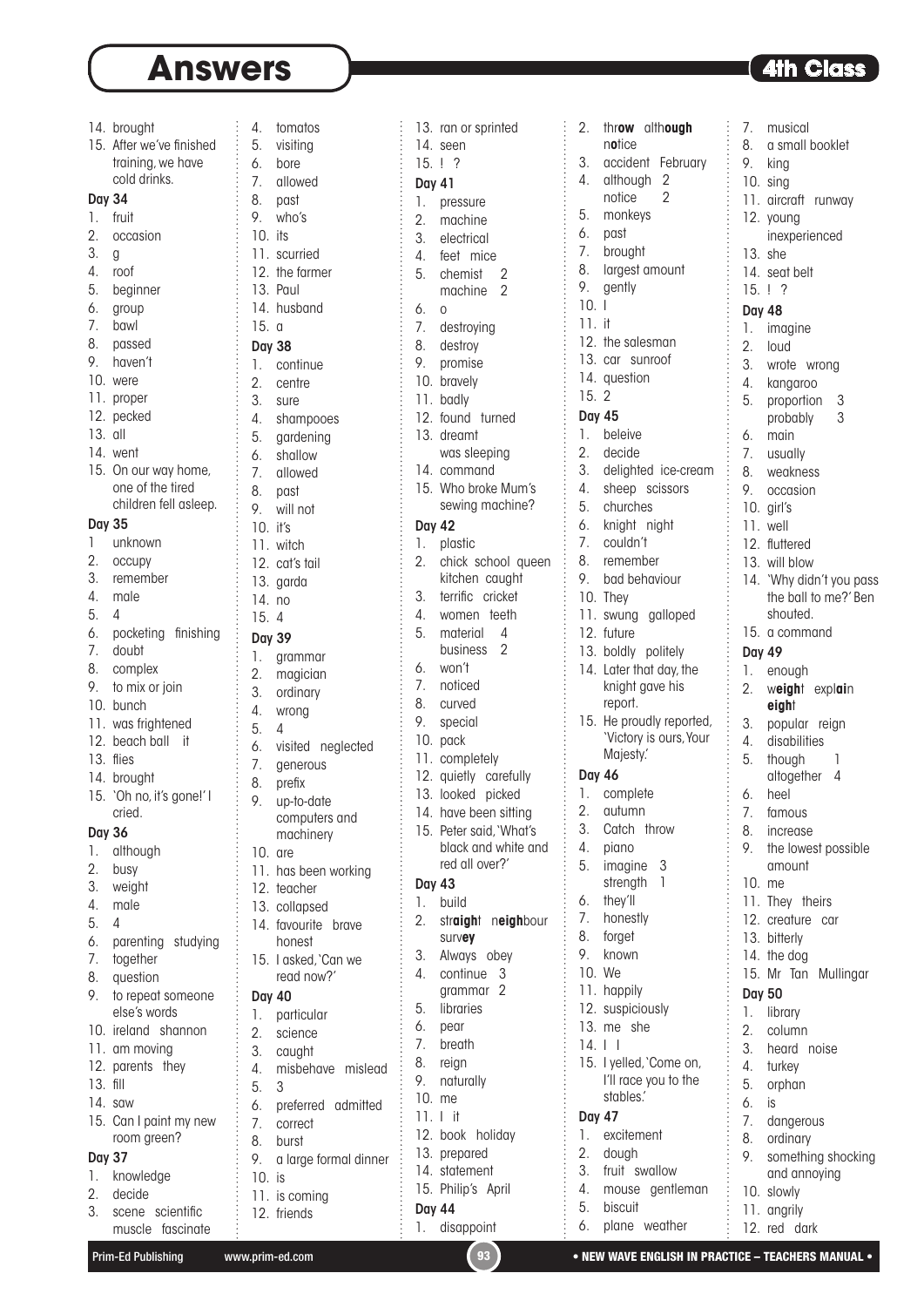# **Answers Exercise 2.1 <b>Answers 4th Class**

13. friends

- 13. He it
- 14. me
- 15. 'What kind of fish is this one?' Jonathon asked.

#### Day 51

#### 1. hospital 2. t**ou**ch bl**oo**d c**o**me

- tr**ou**ble 3. quite chocolate
- 4. inactive
- 5. 3
- 6. limiting
- 7. nothing
- 8. which
- 9. a place where cows
- are milked
- $10.$  saw
- 11. have been enjoying
- 12. Sam's
- 13. waiter
- 14. fair
- 15. As we walked out of the theatre my best friend asked, 'Which part of the play did you think was the funniest?'

#### Day 52

- 1. receive
- 2. found
- 3. cupboard
- 4. not
- 5. 5
- 6. gardener
- 7. complete
- 8. what
- 9. something that isn't tight
- 10. was
- 11. had fallen
- 12. boy's
- 13. they're
- 14. poisonous
- 15. no

### Day 53

- 1. says
- 2. amateur
- 3. **sc**ene li**st**en
- ca**st**le gue**ss** 4. lunchs
- 5. forgotten
- 6. unnecessary
- 7. grate
- 8. past
- 9. who's
- 10. who
- 11. She
- 12. Mike's lunch was squashed in the bottom of his schoolbag.
- 14. goes 15. 4 Day 54 1. poison 2. suitcase 3. dough 4. country 5. preferred 6. incredible 7. great 8. passed 9. id 10. that 11. They 12. drivers 13. A bouquet of flowers 14. silently 15. 'Why didn't you put the picnic basket somewhere safer?' Mum asked. Day 55 1. favourite 2. certain word return 3. actually busy 4. scissors 5. driveway 6. sure right 7. question 8. holiday 9. earthly separately particularly 10. feminine nouns 11. Cork 12. have been driving 13. always 14. Dad's 15. 'Look at that!' my little sister yelled. Day 56 1. rough 2. worst interest injured 3. arrive country 4. women 5. butterfly 6. shore 7. lightning 8. fairly 9. naturally usually specially 10. feminine nouns 11 burnt thick 12. he
- 13. anywhere 14. Dan's
- 15. When I reach the island, I'll need to have a rest.
- Day 57 1. natural

|   | 3.                                                                                                                                                                          | yolk<br>choir                         |
|---|-----------------------------------------------------------------------------------------------------------------------------------------------------------------------------|---------------------------------------|
|   |                                                                                                                                                                             | a <b>cc</b> ommodation                |
|   |                                                                                                                                                                             | kitchen                               |
|   | 4.                                                                                                                                                                          | fish<br>cod<br>trout                  |
|   | 5.                                                                                                                                                                          | recalled                              |
|   | 6.                                                                                                                                                                          | impossible                            |
|   | 7.                                                                                                                                                                          | is                                    |
|   | 8.                                                                                                                                                                          | loose                                 |
|   | 9.                                                                                                                                                                          | I                                     |
|   | 10.                                                                                                                                                                         | She bought Julie                      |
|   |                                                                                                                                                                             | and me new shoes.                     |
|   | 11.                                                                                                                                                                         | Julie's shoes are red.                |
|   | 12.                                                                                                                                                                         | The little girl's                     |
|   |                                                                                                                                                                             | new shoes are                         |
|   |                                                                                                                                                                             | comfortable.                          |
| ì |                                                                                                                                                                             | 13. Liam                              |
|   | 14.                                                                                                                                                                         | complained                            |
|   | 15.                                                                                                                                                                         | 3                                     |
|   | <b>Day 58</b>                                                                                                                                                               |                                       |
|   | 1.                                                                                                                                                                          | notice                                |
|   | 2.                                                                                                                                                                          | although                              |
|   | 3.                                                                                                                                                                          | folk technology                       |
|   |                                                                                                                                                                             | liquid<br>pocket                      |
|   | 4.                                                                                                                                                                          | clippers<br>tongs                     |
|   | 5.                                                                                                                                                                          | recorder                              |
|   | 6.                                                                                                                                                                          | impatient                             |
|   | 7.                                                                                                                                                                          | don't                                 |
|   | 8.                                                                                                                                                                          | lose                                  |
|   | 9.                                                                                                                                                                          | me                                    |
|   | 10.                                                                                                                                                                         | Liam and I think he's                 |
|   |                                                                                                                                                                             | great.                                |
|   | 11.                                                                                                                                                                         | The parrot's cage<br>has fallen down. |
|   |                                                                                                                                                                             |                                       |
|   | 12.                                                                                                                                                                         | swarm<br>13. masculine nouns          |
|   | 14.                                                                                                                                                                         |                                       |
|   |                                                                                                                                                                             | Yes                                   |
|   | 15.                                                                                                                                                                         | 4                                     |
|   | <b>Day 59</b>                                                                                                                                                               |                                       |
|   | 1.                                                                                                                                                                          | centre                                |
|   | 的复数形式的过去式和过去分词 医精神性的 医精神性的 医精神性的 医精神性的 医电脑性的 医电脑性的 医血管切除术 医血管切除术 医皮肤性的 医皮肤性的 医皮肤性的 医皮肤性的 医阿尔特氏征 医阿尔特氏征 医阿尔特氏征 医阿尔特氏征 医阿尔特氏征 医阿尔特氏征 医阿尔特氏征 医阿尔特氏征 医阿尔特氏征 医阿尔特氏征 医阿尔特氏征<br>2. | rocket chemist                        |
|   |                                                                                                                                                                             | account accuse                        |
|   | 3.                                                                                                                                                                          | getting station                       |
|   | 4.                                                                                                                                                                          | happily busily                        |

2. suppose

- 5. 3
- 6. occurring
- 7. show
- 8. loose
- 9. to refuse
- 10. well
- 11. announced 12. busily
- 13. oldest
- 14. don't
- 15. 'Please can I get out of bed today and have a shower?' pleaded the poor boy.

### Day 60

- 1. brilliant
- 2. de**c**ide le**ss**on
- par**c**el fa**sc**inate  $\vdots$ 3. gardener fruit 4. funnily noisily 5. 2 6. admitted 7. uncertain 8. dear 9. a chemical used to kill germs 10. well 11. whispered 12. heavily 13. fastest 14. never 15. 'Did you train this dog yourself?' I asked. Day 61 1. favourite goes 2. journey 3. **ch**ef **ch**alet ma**ch**ine bro**ch**ure 4. scissors 5. beginner 6. antiseptic 7. missed meet 8. passed 9 we've  $10$  who 11. an 12. punctual 13. children's 14. and 15. 3 Day 62 1. employ 2. photograph 3. school 4. pyjamas<br>5. addresse 5. addressed 6. international 7. Two too to 8. passed 9. how'll
- 10. that
- $11.0.0n$
- 12. they're
- 13. girl's
- 14. until
- 15. She asked, 'Will I need to buy a sports jersey too?'

#### Day 63

- 1. purpose 2. t**ou**ch bl**oo**d c**o**me tr**ou**ble 3. often island 4. unbelievable 5. 3
- 6. briefly weirdly 7. dry 8. occasion

11. bus 12. think 13. while 14. so 15. man's Day 64 1. soldier<br>2. blue blue 3. mystery 4. unwise 5. 3 6. unlikely strangely 7. something 8. sword 9. a path between seats in a hall 10. done 11. things 12. ruler 13. before 14. but 15. 'I've found them,' he yelled. OR 'I've found them', he yelled. Day 65 1. bought 2. because 3. sp**ee**ding r**ea**ch naught**y** p**eo**ple 4. humans 5. personally 6. illegal 7. heel sore 8. already

9. to choose a person to do something

10. did

- 9. vou're
- 10. I
- 11. until
- 12. after
- 13. no
- 14. bravery
- 15. When I'm allowed to swim again, I'll train very hard every day.

### Day 66

- 1. appear
- 2. colour
- 3. crime
- 4. dozen
- 5. naturally
- 6. illiterate
- 7. knot sure
- 8. all ready
- 9. you'd
- 10. me
- 11. if
- 12. Although
- 13. that

• NEW WAVE ENGLISH IN PRACTICE – TEACHERS MANUAL • (94) www.prim-ed.com Prim-Ed Publishing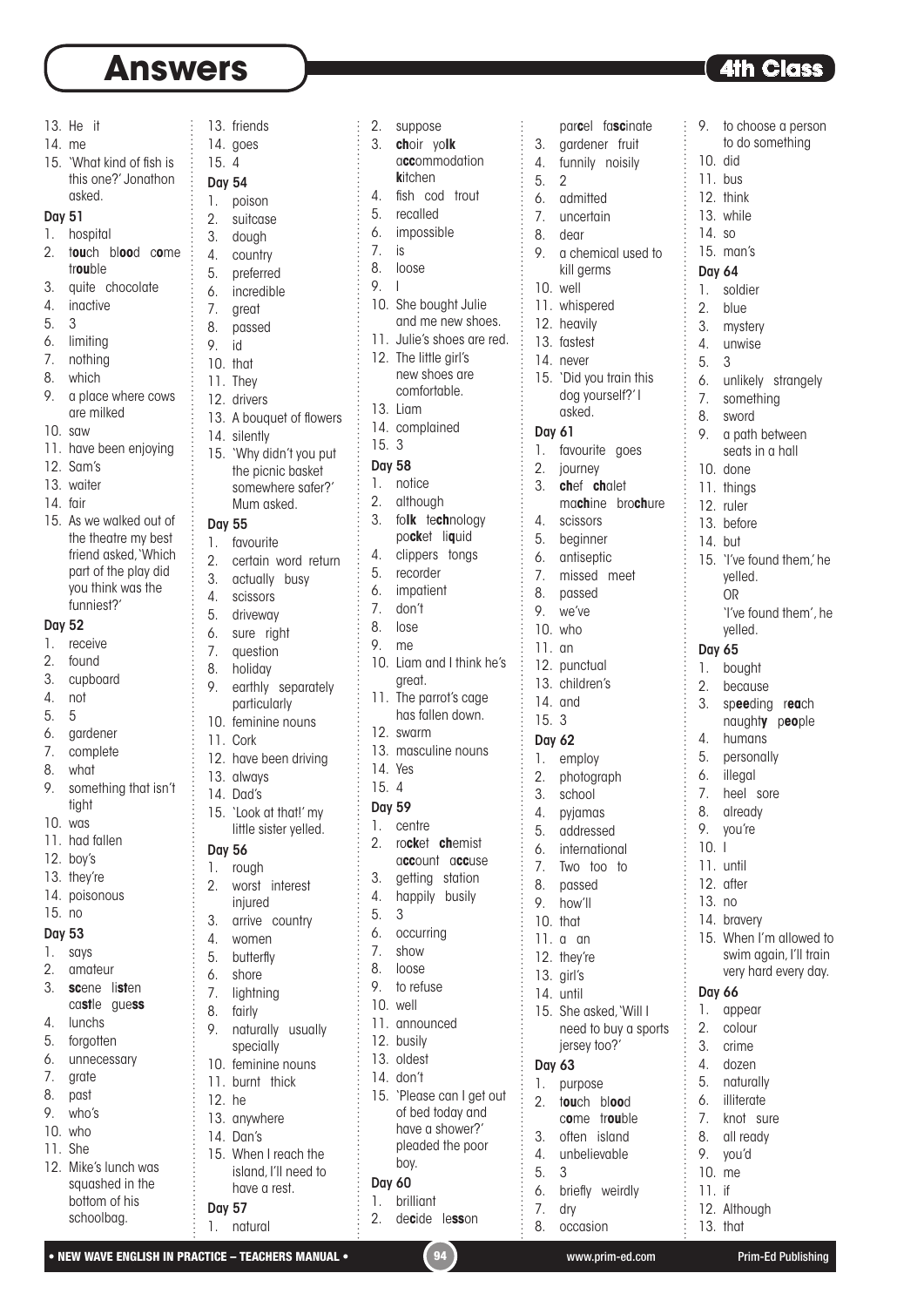## **Answers • The Class Constant Constant Constant Constant Constant Constant Constant Constant Constant Constant Constant Constant Constant Constant Constant Constant Constant Constant Constant Constant Constant Constant Con**

|               | 14. slowly                        |                  | 5. wonderfully                                   |
|---------------|-----------------------------------|------------------|--------------------------------------------------|
|               | 15. I will need to take           |                  | 6. measuring<br>7. Your grown<br>8. all together |
|               | a hat, sun cream, a               |                  |                                                  |
|               | drink and something               |                  |                                                  |
|               | to eat on the boat.               | 9.               | we are                                           |
| Day 67        |                                   |                  | 10. Dad and I enjoy                              |
| 1.            | approach                          |                  | gardening.                                       |
| 2.            | gorilla stagger<br>disguise ghost |                  | 11. Dad's gloves are red                         |
| 3.            | stomach operation                 |                  | 12. a pack of wolves<br>13. announced            |
| 4.            | finally mentally                  |                  | 14. always                                       |
| 5.            | 4                                 |                  | 15. I mowed the lawn,                            |
| 6.            | shaping                           |                  | collected the weeds                              |
| 7.            | talented                          |                  | swept the leaves                                 |
| 8.            | throw                             |                  | and then had a long                              |
| 9.            | to cry weakly                     |                  | rest.                                            |
|               | 10. lend                          | <b>Day 71</b>    |                                                  |
|               | 11. a team of horses              | 1.               | early                                            |
|               | 12. tallest                       | 2.               | draw circle                                      |
|               | 13. when                          | 3.               | woman                                            |
|               | 14. our school's rules            |                  | 4. sniff autograph                               |
|               | 15. teacher's                     |                  | apostrophe calf<br>5. enjoyment                  |
| Day 68<br>1.  | mischief                          | 6.               | 4                                                |
| 2.            | unique                            |                  | 7. fright                                        |
| 3.            | breathe underwater                | 8.               | something you own                                |
| 4.            | luckily easily                    | 9.               | happier                                          |
| 5.            | 4                                 | 10. off          |                                                  |
| 6.            | exploding                         |                  | 11. school                                       |
| 7.            | careless                          |                  | 12. I he                                         |
| 8.            | whistle                           |                  | 13. his or it                                    |
| 9.            | to do well                        |                  | 14. he it                                        |
|               | 10. lent                          |                  | 15. Ryan's children's                            |
|               | 11. army                          | <b>Day 72</b>    |                                                  |
|               | 12. wears                         |                  | 1. business                                      |
|               | 13. although<br>14. Tom's ball    |                  | 2. learn eight<br>3. strange                     |
|               |                                   |                  | 4. giraffe dolphin                               |
|               | 15. elephant's                    |                  | tough                                            |
| Day 69<br>1.  | experience                        | 5.               | excitement                                       |
| 2.            | sentence                          | 6.               | gram/mar                                         |
| 3.            | mountain powder                   | 7.               | wooden                                           |
|               | downstairs plough                 | 8.               | something you can                                |
| 4.            | sons-in-law                       |                  | see through                                      |
| 5.            | helpfully                         | 9.               | broken                                           |
| 6.            | centimetre                        |                  | $10.$ an $a$                                     |
| 7.            | your groan                        |                  | 11. adj. delicious n. frui:<br>12. v. flashed    |
| 8.            | Altogether                        |                  | adv. brightly                                    |
| 9.            | did not                           | 13. it           |                                                  |
|               | 10. Ben and I both felt           |                  | 14. us we                                        |
| 11.           | very proud.<br>Ben's sticker is   |                  | 15. Bob's                                        |
|               | bigger.                           | <b>Day 73</b>    |                                                  |
|               | 12. Ben                           | 1.               | guide                                            |
|               | 13. because                       | 2.               | therefore                                        |
| 14. she       |                                   | $\overline{3}$ . | certain                                          |
| 15. no        |                                   | 4.               | laugh half                                       |
| <b>Day 70</b> |                                   |                  | often orphan                                     |
| 1.            | material                          | 5.               | foolishness                                      |
|               | 2. weight                         | 6.               | The wives picked up                              |
|               | $3$ follow                        |                  | the knives.                                      |

| ა. | TOHOW          |
|----|----------------|
| 4. | mothers-in-law |

12. they 13. although 14. picked up 15. Under her beach towel, I discovered the book I'd been searching for. Day 74 1. consider 2. century 3. position 4. c**are**ful rep**air** b**ear**skin 5. politeness 6. my scissors 7. piece peace 8. it'll 9. straight 10. drawer 11. polite fantastic 12. actor 13. if 14. because 15. After the game, they all enjoyed a hamburger. Day 75 1. different 2. breath 3. photograph 4. sc**are**crow th**eir** th**ere** w**ear**ing 5. unsure 6. re/mem/ber 7. overdose 8. a group of the same animals 9. happier 10. are 11. storm tree 12. was raining 13. queen 14. caught 15. until Day 76 1. recent 2. appointment 3. hundred 4. fairy scared everywhere 5. illegal 6. vol/can/ic 7. grumpy 8. something causing feelings of horror 9. easiest 10. am

11. film

8. she'd 9. renovate 10. tried 11. sunglasses

 $\vdots$ 

13. go 14. brought 15. but Day 77 1. danger 2. build 3. separate 4. **wh**ale **w**eakness q**u**ick **w**olves 5. antisocial anticlimax 6. their trousers 7. meddle 8. he's 9. unknown 10. borrow 11. will be will lend 12. so 13. net 14. no 15. He looked worried and asked, 'You will look after it won't you?' Day 78 1. extreme 2. mention 3. difficult 4. why welcome quiet whisker 5. incorrect 6. sister-in-law 7. medal 8. is 9. friendly 10. lend 11. is going to be will try to read 12. when 13. behind 14. Yes 15. Do you put eggs, flour, sugar and milk in your cake? Day 79 1. wonderful 2. terrible 3. accurate 4. bu**rr**ow **wr**apping **rh**yme **r**eceive 5. information adoration 6. cen/tu/ry 7. locker 8. between or among nations 9. carries 10. have 11. must wash 6. won/der/ful 7. stitch 10. has 11. will catch 12. are 13. while 14. room Day 81 8. it's 1. afraid 2. proportion 3. detective 4. teacher capture witch question 5. navigation 6. feet 7. weight 8. we'd 9. normal 10. angle 11. You it 12. tall thin fast 13. taller tallest

12. We you

- 14. always
- 15. 'You did a great job,' Dad commented. OR 'You did a great job', Dad commented.

#### Day 80

- 1. handkerchief
- 2. wrote
- 3. admire
- 4. wrinkle terrify rhinoceros
- 5. consideration admiration
- 
- 
- 8. an engine that pulls railway carriages
- 9. hurries
- 
- 
- 
- 
- 15. 'Will you please pick us up from the station?' I asked.
- 1. electric
- 2. mistake
- 3. courage
- 4. bun**ch**es wat**ch**es atten**ti**on fu**tu**re
- 5. information
- 6. tooth
- 7. here hear
- 
- 9. clear
- 10. angle
- 
- 
- 
- 
- 15. After I go to bed, I read until Dad turns off my light.

14. a school of whales

### Day 82

- 
- 
- 
- 
- -
- 
- 
- 
- 
- 
- 11. mine
- 12. boring easy
- 13. happier happiest
- 14. mysterious scary
	-

- 12. grumble
- 13. if

e knives. 7. bare fair

- 
- 3. follow

- 2. sentence 4. sons-in-law 5. helpfully 6. centimetre 7. your groan 8. Altogether 9. did not
- 

- 
- 
- 
- 
- 
- 
- 
-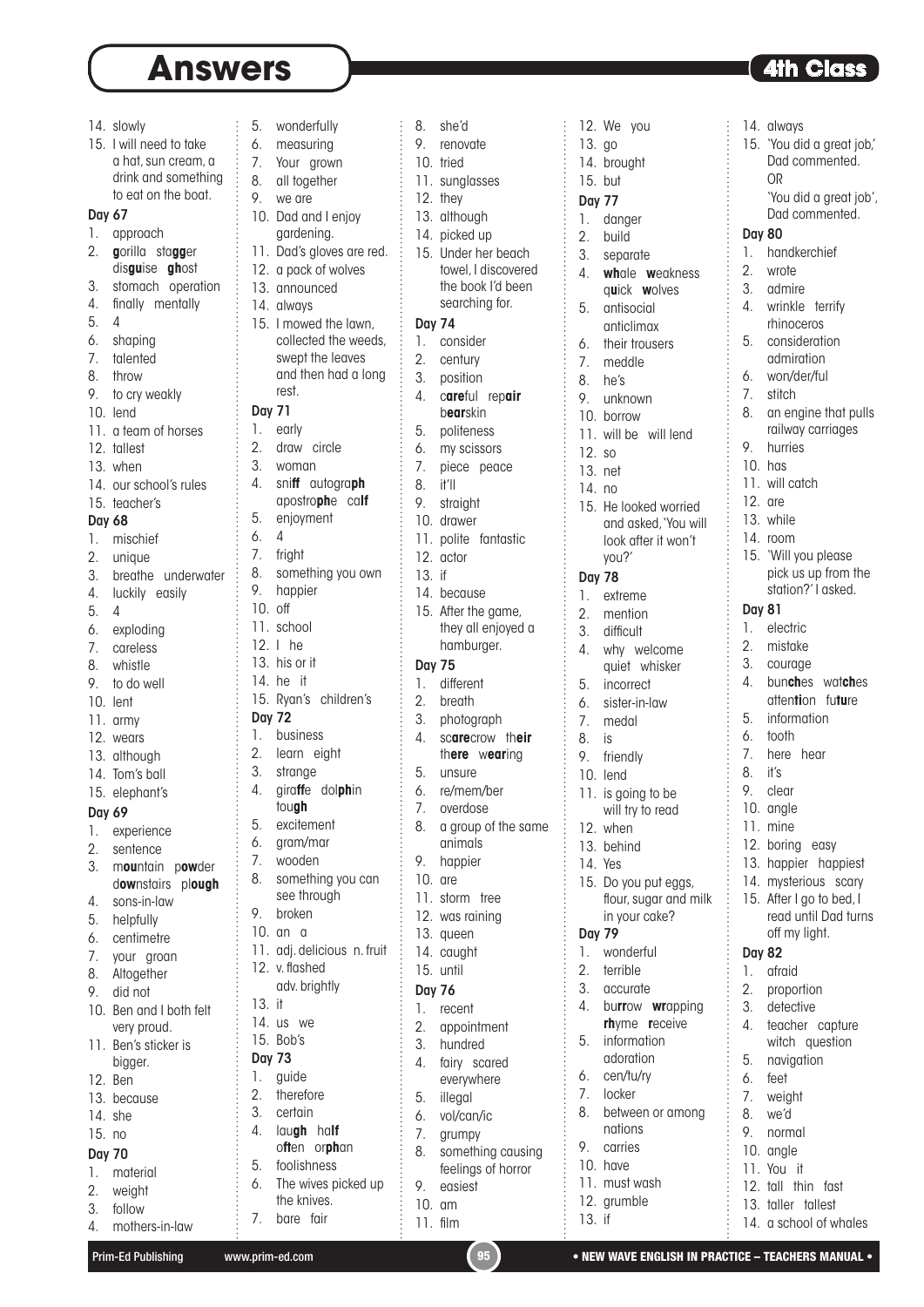### 15. 3

#### Day 83

- 1. potato
- 2. reign
- 3. alphabet
- 4. br**oo**m cr**ew** can**oe** cl**ue**
- 5. dishonest
- 6. re/mar/ry
- 7. kidnap
- 8. something that happens to someone
- 9. greater greatest
- 10. dairy
- 11. after
- 12. beautiful brown gentle
- 13. never
- 14. because
- 15. I yelled, 'Run! That bull looks anary.

#### Day 84

- 1. science
- 2. young trouble
- 3. operation
- 4. sh**oe** bl**ue** wh**o** thr**ough** fr**ui**t
- 5. reload regrew
- 6. re/ap/pear
- 7. reluctant
- 8. being able to look after yourself
- 9. tiny tiniest
- 10. than
- 11. while
- 12. cute playful 13. his
- 
- 14. looked returned 15. 'Can I please have one?' I begged.

### Day 85

- 1. nephew
- 2. alphabet
- 3. kilometre
- 4. canoe spoon flew true
- 5. injection invention
- 6. cake
- 7. principal
- 8. it'd
- 9. cause
- 10. guess
- 11. actors event 12. herd flock
- 13. taller
- 14. actor
- 

## 15. Hollywood London

## Day 86

- 1. orphan 2. personal
- 3. straight
- 5. hesitation completion 6. reef
	- 7. principal through

4. soup juice truth movie through

7. reins rain 8. they're 9. unplanned 10. goal 11. because 12. swarm 13. raced 14. I

15. 'Don't worry,' Mum said,'let's go to the

> 'Don't worry', Mum said,'let's go to the

6. mis/be/have 7. homesick 8. a tool 9. holy 10. desert 11. exhausted 12. they it 13. scooped 14. Where

 $\vdots$ 

15. I saw a picture of Roald Dahl.

4. knight grinned gnat knife 5. superman superstar

8. a group of people who make the laws

15. 'No thanks,' I replied, 'I'm full.' OR

'I'm full.'

4. **k**nuckle g**u**ide g**h**ost 5. limitation plantation 6. bunches dishes

12. cowboy horse film

15. 'What a hero!' I exclaimed.

 'No thanks', I replied,

Day 96 1. woman 2. mobile phone 3. library

6. 2 7. starve

9. central 10. dessert 11. satisfied 12. She we 13. v. ate pro. I it

14. Who

Day 97 1. mother 2. sign 3. guitar

7. plain 8. it's 9. similar 10. was 11. suite

13. on 14. Why

Day 98 1. television 2. neighbour 3. mystery 4. **k**nee sc**h**ool g**u**est ex**h**austed 5. determination population 6. tomatoes classes

cinema.' OR

cinema.'

Day 93 1. arrange 2. doubt 3. confess 4. **k**nitting sc**h**ool g**u**itar 5. admiration preparation 6. torch box glass potato lash quiz

7. pear 8. would've 9. perish 10. past 11. if

13. Greece 14. How

> replied. OR

replied.

4. ex**h**austed g**u**est **k**nee 5. sensation perspiration 6. lunch fox gas echo leash waltz

15. Fiona said that she left Italy when she

begi**nn**ing ski**nn**y **kn**ife **gn**ome **kn**uckle 5. superhuman supermarket

was two.

Day 95 1. forward 2. strong though 3. continue 4. **n**ewspaper

Day 94 1. suppose 2. oxygen 3. terrible

7. pair 8. I'll 9. cease 10. past 11. Unless 12. friendly happy 13. Christmas 14. Who

12. safe secure small

15. I really don't like the climbing frames,' I

> 'I really don't like the climbing frames', I

15. 'Buzz off bees!' I yelled. Day 90 1. interfere 2. especially 3. amazed

4. climb wrong lister 5. confession 6. spoonful 7. reign 8. hasn't 9. attacking 10. gaol 11. while 12. pride 13. mine 14. finally

15. The Cliffs of Moher are in County Clare.

n**eigh**bour **eigh**t w**eigh** v**ei**n 5. submarine subdivide

8. a stroke of good luck

12. I mine you yours

Day 91 1. goodbye 2. usually guitar 3. oxygen 4. ob**ey** th**ey**

6. 4 7. fluid

9. like 10. accept 11. yesterday

Day 92 1. various 2. giant magic 3. forty 4. science 5. subheading submerge 6. e/lec/tric 7. malaria

13. invitation 14. What

15. I'm so excited!

- 8. it'd 9. wise
- 10. guest
- 11. guide dog
- 12. pack
- 13. beautiful
- $14$  if 15. Guide Dogs for the
- **Blind**

### Day 87

- 1. achieve
- 2. royal
- 3. summit
- 4. lam**b** s**w**ord cas**t**le
- 5. irresponsible
- irregular
- 6. reg/u/lar
- 7. tartan 8. the strength to do something
- frightening 9. great
- 10. coma
- 11. was involved
- 12. legs accident
- 13. until
- 14. think was
- 15. 'Can you hear me James?' his mother whispered.

#### Day 88

- 1. beginning
- 2. search
- 3. lightning
	- 4. nes**t**le **w**rist tom**b**
- 5. unsteady
- 6. ir/ri/tate
- 7. disaster
- 8. to sleep through the winter
- 9. athletic
- 10. comma
- 11. have been training
- 12. They 13. Just
- 14. best
- 15. 3

### Day 89

- 1. through
- 2. prepare
- 3. environment 4. wrote whistle
- plumber
- 5. expression discussion

6. sister-in-law

- 12. I yours
	- 13. party 14. Who

9. great 10. except 11. v. saw pro. we

• NEW WAVE ENGLISH IN PRACTICE – TEACHERS MANUAL • (96) www.prim-ed.com Prim-Ed Publishing

8. serious and gloomy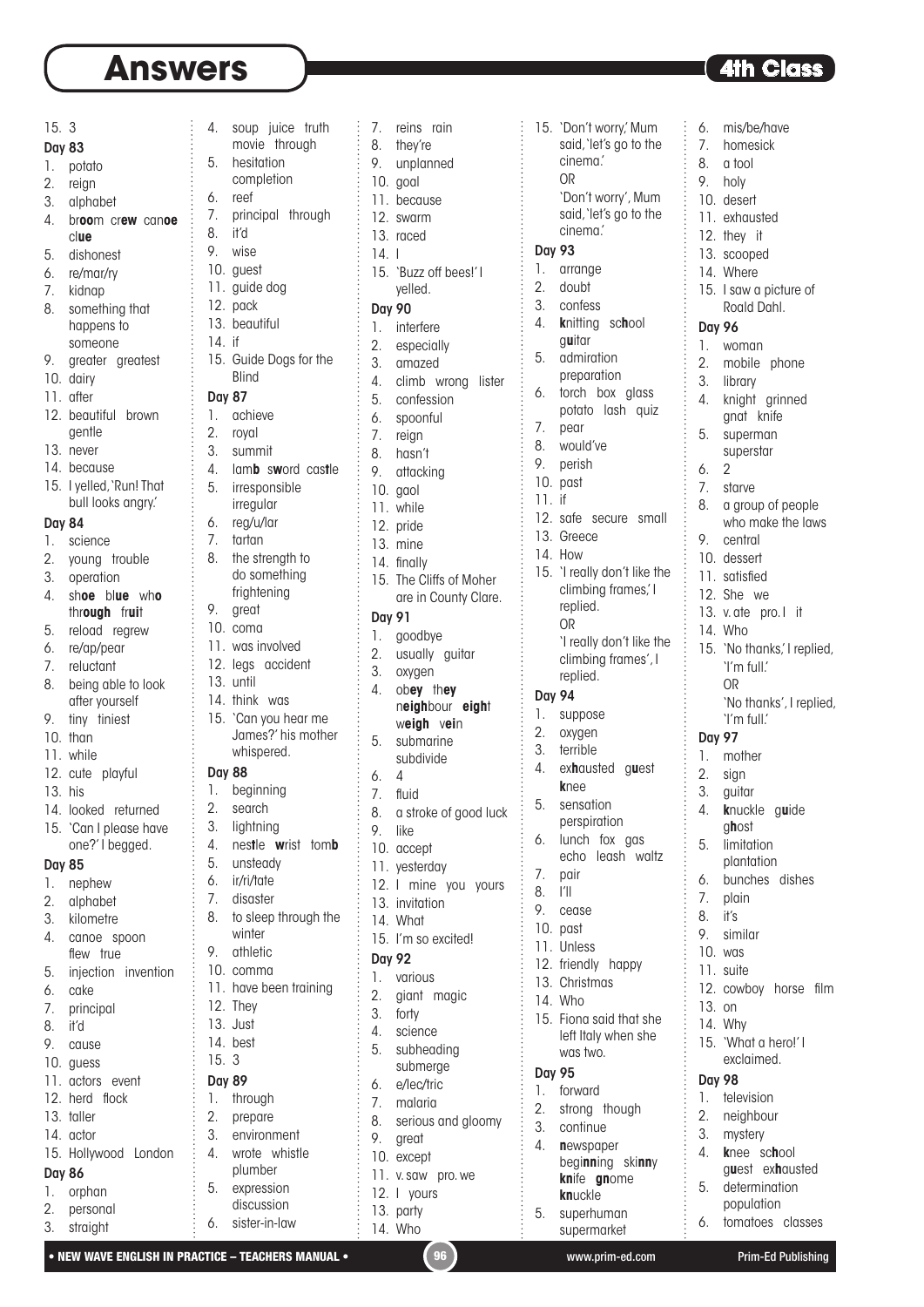# **Answers • The Class Constant Constant Constant Constant Constant Constant Constant Constant Constant Constant Constant Constant Constant Constant Constant Constant Constant Constant Constant Constant Constant Constant Con**

2. spaghetti trolley 3. continent 4. b**u**ll sh**ou**ld firew**oo**d w**o**lf 5. wonderful delightful 6. bucketsful boxesful

Day 111 1. robbery

7. curious 8. uptake 9. full of positive energy 10. I me 11. although 12. has been 13. Teacher check

14. We

15. Next time, I'll carry my money in a wallet. Day 112 1. woollen 2. photograph autograph 3. plural

4. p**u**ll c**ou**ld helpf**u**l unh**oo**k 5. painful helpful 6. cupfuls spoonfuls 7. spontaneous 8. tasty

9. something that happens every year

| 7.                     | plain                                      |
|------------------------|--------------------------------------------|
| 8.                     | he's                                       |
| 9.                     | opposite                                   |
| 10.                    | did                                        |
| 11.                    | swarm                                      |
| 12.                    | pro. he                                    |
|                        | conj. although                             |
| 13.                    | at                                         |
| 14.                    | What                                       |
| 15.                    | 'Why didn't you                            |
|                        | help?' I asked                             |
| <b>Day 99</b>          |                                            |
| 1.                     | afraid                                     |
| 2.                     | channel                                    |
| 3.                     | scissors                                   |
| 4.                     | carpet head                                |
|                        | friend said                                |
| 5.                     | supernatural                               |
|                        | supermodel                                 |
| 6.<br>7.               | de/ter/mine                                |
| 8.                     | tomato                                     |
|                        | a lack of strength<br>making it hard to do |
|                        | things                                     |
| 9.                     | act                                        |
| 10.                    | past                                       |
| 11.                    | successful                                 |
| 12.                    | bravely convincingly                       |
| 13.                    | peace                                      |
| 14.                    |                                            |
|                        |                                            |
|                        | Where                                      |
| 15.                    | What a victory!                            |
|                        | Day 100                                    |
| 1.                     | dictation                                  |
| 2.                     | choir                                      |
| 3.                     | ridiculous                                 |
| 4.                     | never bread says                           |
|                        | leopard                                    |
| 5.                     | superpower                                 |
|                        | supersonic                                 |
| 6.                     | su/per/star                                |
| 7.                     | sparkle                                    |
| 8.                     | easy to understand<br>or do                |
|                        |                                            |
| 9.                     | strong                                     |
| 10.                    | passed                                     |
| 11.<br>12.             | welcome                                    |
|                        | v. ate adj. delicious<br>sorrow            |
| 13.<br>14.             | How                                        |
| 15.                    |                                            |
|                        | 'Can I have some?'                         |
|                        | he begged.                                 |
| 1.                     | Day 101                                    |
|                        | geography<br>celebrate                     |
| $\overline{2}$ .<br>3. | heart                                      |
| 4.                     | has zebra zip                              |
|                        | busy sizzle                                |
| 5.                     | poisonous                                  |
|                        | dangerous                                  |
| 6.                     | women humans<br>7. dear deer               |

8. they've

- 9. similar 10. of 11. ate 12. slowly 13. to 14. pizza Day 102 2. terrific 4. yes 8. he'll 9. similar 11. were 12. called 13. at 14. relief Day 103
	- 6. against 7. forgotten 8. powder 10. raise 11. better 12. rain 14. pack 15. ! ! Day 104
	- 3. transparent 6. forward 7. unhappiness 8. thumb
		- 9. very clear and obvious 10. rise
	- 11. the best
		- 12. cakes 13. Beat

15. 'Isn't this the best pizza ever?' I asked. 1. athlete 3. different 5. mountainous poisonous 6. geese feet 7. heard herd 10. clothes 15. Mr Jones told Dad that he must always keep an eye on the fuel gauge. 1. modern 2. Grey volcanic

- 3. various 4 **z**ero bu**zz** a**s** qui**z** i**s** 5. humorous
	- glamorous
- 
- 9. a shortage of
	- something needed
	-
- 
- 13. horrendous
- 
- 1. accused
- 2. upon view
	-
- 4. zip sizzle his
- 5. vigorous odorous
	-
	-
	- -
- 15. 'Where can they be?' he asked.

12. had been hiding 13. secretly 14. is

| Day 108 |  |
|---------|--|

1. asteroid

14. bunch

Day 105 1. earthquake 2. government 3. quarter 4. **sh**ame lea**sh** magi**ci**an o**c**ean ma**ch**ine 5. poisonous 6. roof 7. by buy 8. it'll 9. opposite 10. break 11. who 12. people 13. rain days 14. desperately

15. Banana cakes, my favourites!

15. Since May, more rain has fallen in Ireland than in Wales.

13. castle water moat 14. old wooden 15. We were staying in Bray last August and went to visit Dublin

Castle. Day 107 1. assembly 2. choice 3. antique

4. machine shower position delicious 5. envious furious 6. gentlemans 7. position 8. fawn

9. mental or physical tiredness 10. bow bough 11. better

Day 106 1. destroyed 2. sincerely 3. escape 4. cheese 5. enormous 6. scissors 7. bye by 8. they're 9. opposite 10. brake 11. who 12. things

- 2. classic
- 3. punctual
- 4. shadow musician chef station
- 5. glorious various
- 6. clippers
- 7. poverty
- 8. muscle
- 9. to chew noisily
- 10. bough bow
- 11. brightest
- 12. will find
- 13. pink blue
- 14. looked
- 15. 'Here it is! I've got it!' she cried.

#### Day 109

- 1. pudding
- 2. urgent
- 3. fraction 4. prefi**x** ta**x**i rela**x** so**cks** ki**cks**

## 5. hideous

- 6. kitchens lunches
- 7. heel heal
- 8. that'd
- 9. different
- 10. have
- 11. whose
- 12. both
- 13. worse
- 14. bird bushes
- 15. 'That you, thank you so much!' the old lady cried. Then she smiled and gave me a reward.

### Day 110

- 1. further
- 2. voyage
- 3. raise
- 
- 4. matchsti**cks** qua**cks** clo**cks** inde**x** mi**x**ture
- 5. curious
- 6. potato tomato
- 7. allowed aloud 8. is has
- 9. similar
- 10. have
- 11. which
- 12. things
- 13. busiest
- 14. so
- 15. We had to write a report about **Christopher** Columbus and his voyage to America.
- Day 114 1. fraction
	- 2. bravery

1. magazine 2. microscope

Day 113

10. me 11. before 12. was frightened

13. blue 14. She

- 3. neighbour
- 4. t**a**ble f**ai**lure airw**ay** l**a**zy ob**ey** w**eigh**

15. Later that afternoon, I also won an event.

- 5. selfishly briefly 6. directories
	- **Saturdays**
- 7. seen scene
- 8. we'll
- 9. similar 10. lead
- 11. beautifully
- gracefully
- 
- 12. it
- 13. up
- 14. actor's
- 15. Yes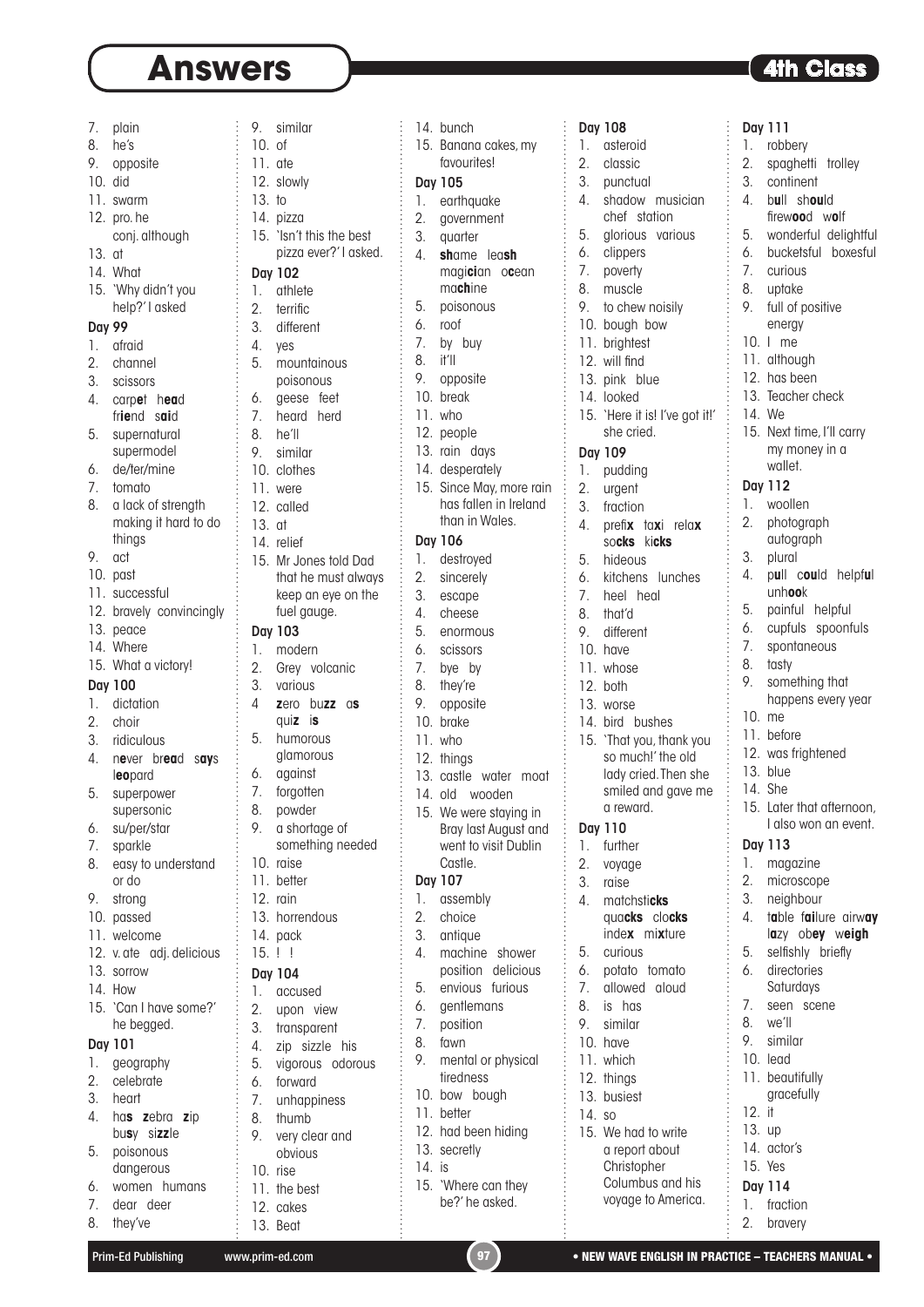8. you'll

| 3. | naughty |
|----|---------|
|    |         |

- 4. n**eigh**bour s**ai**lor displ**ay** br**ea**k
- r**ei**ndeer 5. bravely politely
- 6. people moose
- 7. baron barren
- 8. why's
- 9. opposite
- 10. led
- 11. looked
- 12. it
- 13. any
- 14. lion's
- 15. No

#### Day 115

- 1. atmosphere
- 2. season weather
- 3. surface
- 4. shook good bully wouldn't
- 5. mouthful forgetful
- 6. mislead misfortune
- 7. barren
- 8. uptake
- 9. a long period of dry weather
- 10. they them
- 11. future
- 12. had been looking
- 13. Big black
- 14. then
- 15. 'Will it rain for long?' he asked.

### Day 116

- 1. dolphin
- 2. August
- 3. shallow
- 4. wolf put wooden
- 5. harmful powerful
- 6. misuse mistrust
- 7. relative
- 8. refund 9. a person who is part
- of your family
- 10. her she 11. present
- 12. has been doing
- 13. if
- 14. never
- 15. Three cheers for Mrs Tan.

### Day 117

- 1. prepare
- 2. ninety
- 3. continue
- 4. brain great lazy crayon
- 5. beautiful dutiful
- 6. fathers-in-law runners-up
- 7. higher
- 9. opposite 10. her she 11. Cattle trucks 12. Close that gate. 13. did 14. drove waved 15. In the morning, I'll have to get up early, have breakfast, saddle my horse and get some more cattle. Day 118 1. friendship 2. championship 3. noise 4. straight neighbour reign survey 5. pitiful plentiful 6. bagfuls mouthfuls 7. hire 8. she's 9. similar 10. her she 11. if 12. It won't start. 13. has 14. am lets 15. On these occasions, picks up her bag, and catches a bus to work. Day 119 1. sunglasses 2. warmth ocean 3. maximum 4. plaster 5. specially personally 6. geese feet 7. hideous 8. portrait 9. very ugly 10. did 11. while 12. guards bike tree school 13. thieves 14. will 15. 'Can I get a new bike?' I begged. Day 120 1. together
	-
	- my wonderful mum
	- walks to the bus stop
	-
	-
- 
- 
- - -
		- 2. barren tough 3. misbehave
	- 4. shampoo
- 5. finally naturally
	- 6. oasis emphasis
	- 7. gentlemen
	- 8. muscle

9. a place in the desert with water 10. did 11. although 12. We it 13. rode 14. awkwardly 15. 'That was great! When can we do it again?' I asked. Day 121 1. submerge 2. fraction 3. mother 4. subtract subject suspect connect 5. wonderfully carefully 6. cold 7. knight night 8. must not 9. plan 10. among 11. knight forest castle 12. steep rugged 13. steeper 14. because 15. No Day 122 1. medal

15. 'Where can they be?' he asked.

Day 127 1. octopus 2. among 3. experiment 4. **ph**one **f**ollow

 $\vdots$ 

8. No

Day 128 1. breakage 2. weird 3. famous 4. lau**gh** rou**gh** o**ft**en hal**f** 5. horribly terribly 6. maids-of-honour 7. mi/cro/phone

8. No 9. a musical instrument 10. they're there 11. special happy

12. Why 13. when 14. These those 15. 'Can you play quietly?' he asked.

Day 129 1. journey 2. anchor 3. journey

5. skilful 6. good

8. is has 9. careful 10. off 11. whose 12. if 13. dry wet 14. their 15. Yes Day 130 1. junior 2. wastage 3. calendar 4. giraffe 5. wilful

4. calf forget sniff orphan roughly

7. weather whether

mu**ff**in apostro**ph**e 5. gently possibly 6. passers-by 7. a/pos/tro/phe

9. wild with worry or excitement 10. there their 11. was defeated 12. Who 13. if 14. this

15. The German team defeated the Spanish team.

9. well-mannered and polite 10. well 11. adjective 12. prince 13. his patient 14. He

15. He said, 'Where are my things?'

4. swift theft drift craft

5. magically normally

12. milk bottle cup

'No James! You must learn to share your toys', she told

Day 125 1. curtain 2. hydrogen 3. young

6. busy 7. peek 8. will 9. grab 10. really 11. an a

13. always 14. his theirs 15. 'No James! You must learn to share your toys,' she told

> him. OR

him. Day 126 1. design 2. priest 3. sentence 4. imports exports 5. tragically frantically

6. blind 7. grown 8. will 9. angry 10. real 11. a an

12. baby food rice milk 13. me I 14. but 15. No

Day 124 1. prehistoric 2. fourteen forty 3. moist 4. expects 5. easily happily 6. binoculars 7. 4 8. No

- 2. receipt
- 3. prepare
- 
- 4. support dessert
- chart export 5. actually artificially

11. journey summit mountain 12. stunning 13. quietest 14. they 15. No Day 123 1. burst 2. shuttle 3. holiday 4. expert 5. nosily thirstily 6. bicycle 7. thir/sty 8. Yes

• NEW WAVE ENGLISH IN PRACTICE – TEACHERS MANUAL • (98 ) www.prim-ed.com Prim-Ed Publishing

9. affecting both sides

10. well 11. enthusiasm 12. Andy Murray Wimbledon

13. the net 14. I you

- 6. flat
- 7. peak
- 8. has
- 9. repair

10. among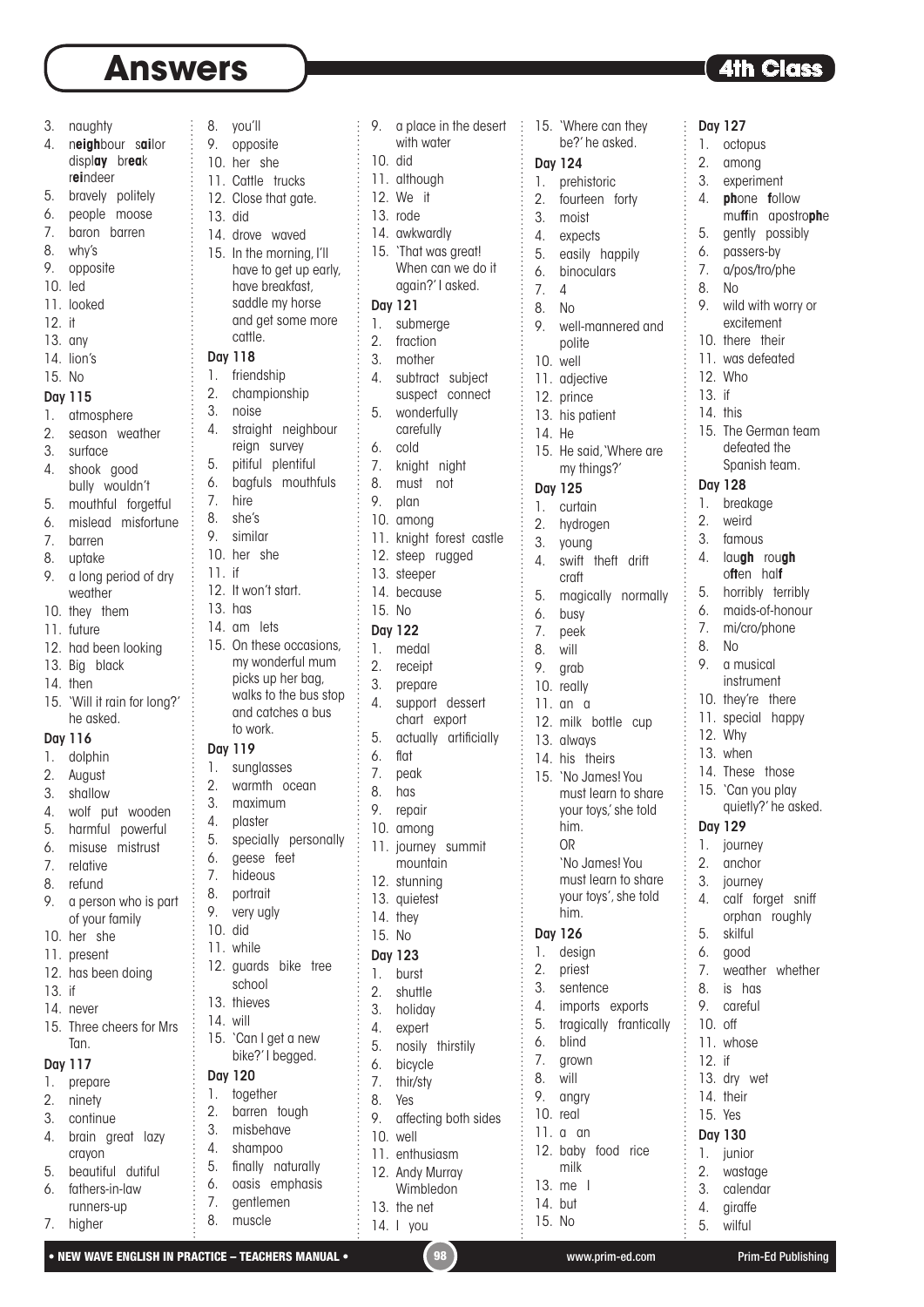- 6. tall 7. auav key 8. you've 9. incredible 10. off 11. that 12. Is asked 13. he it 14. over 15. 'You're very welcome, I was pleased I picked it up before a car ran over it' the man replied. OR 'You're very welcome, I was pleased I picked it up before a car ran over it', the man replied. Day 131 1. banquet 2. tomb 3. inhabit 4. **ch**anged **ch**icken ske**tch** crea**tu**re 5. collectible digestible 6. star 7. 3 8. antique 9. something that comes from space 10. its 11. after 12. had been working 13. confident important 14. future return to Earth. 2. none trouble 4. wit**ch** mix**tu**re 5. sensible reversible 6. fresh
- 
- 
- 9. a quick, rough drawing
- 10. it's
- 11. Although
- 12. has been painting
- 13. consider
- 
- held?' I asked.
- Day 133 1. phrase 2. usually 3. tomorrow 4. fracture stitch moisture 5. avoidable laughable 6. hard 7. our hour 8. aren't 9. disassemble 10. saw 11. was 12. and 13. carefully 14. school's 15. While you were cleaning up, we played a quick game. Day 134 1. mountain 2. ability 3. hospital 4. **t**errible ba**tt**le **Th**ailand bump**ed** 5. readable enjoyable 6. light 7. Who's 8. can't 9. probable 10. seen 11. was 12. He 13. skilfully 14. captain's 15. 'Go Eagles! Get that ball! Run, run!' she yelled. Day 135 1. season 2. guest 3. curtain 4. timber Thomas castle placed 5. excitable admirable 6. stomaches 7. 5 8. button 9. a tool for digging up soil
- 
- 
- 
- 15. After two days on the space station, they'll
- Day 132
- 1. address
- 
- 3. destroy
- 
- fu**tu**re ques**ti**on
- 
- 
- 7. 3
- 8. cactus
- 
- 
- 
- 
- 
- 
- 
- 14. future
- 15. 'When will it be
	-

### Day 138

1. answer

14. If

- 2. field
	- 3. urgent

goal!'

4. a**nn**oy **n**eglect **kn**ow **gn**at

15. 'Well done Paul!' I shouted.'That's a

- 5. noticeable
- traceable
- 6. strong
- 7. bury 8. how'd
- 
- 9. untruthful
- 10. tried tired
- 11. goes go

hard.'

2. senior

12. will keep digging

have something here, my spade has just hit something

Prim-Ed Publishing www.prim-ed.com **199 • NEW WAVE ENGLISH IN PRACTICE – TEACHERS MANUAL** 

- 13. Dig
- 14. When you find it 15. I yelled, 'I think I
- 13. Dad shower 15. My mean dad asked,
	- 'Can you whistle Ryan? Because you
	- certainly can't sing.' Day 139 1 foolish
- Day 136 1. raise

10. bad badly 11. regularly 12. I

14. if

2. instead 3. geography 4. f**ou**ntain gr**ow**ling pl**ough** eyebr**ow** 5. believable advisable

6. crashs 7. 1 8. diet

15. ? Day 137 1. draught 2. figure 3. earthquake 4. thousand drown ploughing 5. manageable serviceable

6. green 7. whose 8. why'd 9. unnecessary 10. tired tried 11. try tries 12. has been 13. Grab pass

9. a written record of events 10. badly bad 11. carefully 12. practise 13. am 14. test words sentences

3. history 4. te**nn**is **n**asty **kn**ife **gn**awing 5. loveable driveable 6. dysfunctional

7. 4 8. even

9. difficulty in learning to read 10. adjective 11. punctually 12. Before 13. He it it 14. lady

Day 142 1. forgotten 2. necessary 3. similar

6. smokes 7. accept 8. is has 9. areatest 10. have 11. whose 12. quietly 13. easier easiest

14. boy

Day 143 1. experiment 2. straight 3. computer 4. m**i**xture anal**y**st gu**i**lty m**i**schief 5. whiten widen 6. salmon 7. desperate 8. forward

15. 'Did you all have a great time at your party?' I asked.

9. a person who tries to understand something 10. an a

11. Japanese Gardens Kildare 12. Although 13. visit

14. Flowers gardens 15. 'They're beautiful!' I exclaimed.

5. loosen ripen 6. trousers 7. mischief 8. instruct

9. a structure built in ancient Egypt

11. scientists tomb 12. rare ancient 13. absolutely  $14$  is

15. He said he couldn't wait to visit Egypt

again. Day 145 1. ordinary 2. character

10. a an

Day 144 1. neighbour 2. peculiar 3. hurling 4. rosy

4. qu**i**ck s**y**mpathy w**o**men ch**i**cken 5. sharpen lengthen

15. 'That took ages!' I complained.

4. **m**irror co**mm**ent thu**mb** ca**lm** 5. sliceable peaceable

15. 'Where am I?' he asked. ' Is this the main road?'

hammer autumn

palms 5. golden silken 6. sleep 7. buoy 8. is has 9. broadcast 10. have 11. that 12. I us

13. busier busiest 14. queen

OR

15. 'I'll take more care next time we sail.'I promised them, 'so hopefully we won't be disqualified.'

> 'I'll take more care next time we sail', I promised them, 'so hopefully we won't be disqualified.'

Day 140 1. nature 2. receive 3. annual

6. not 7. 3 8. fire 9. an insect 10. adjective 11. although 12. we we 13. was 14. tourist

Day 141 1. deceive 2. wonderful 3. mischief 4. smile lamb

- 
- -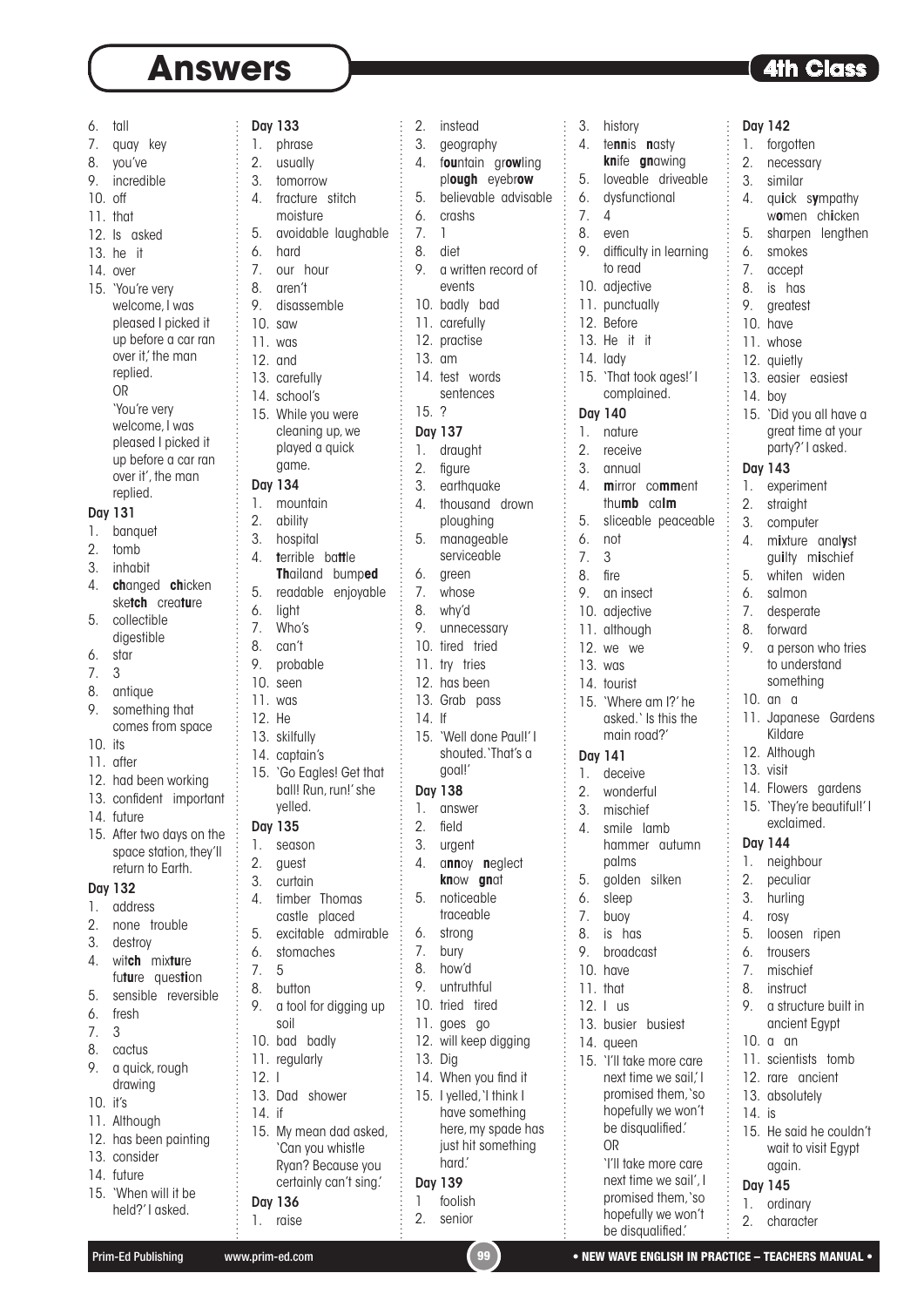# **Answers • The Class Constant Constant Constant Constant Constant Constant Constant Constant Constant Constant Constant Constant Constant Constant Constant Constant Constant Constant Constant Constant Constant Constant Con**

- 3. wrong
- 4. **j**ungle avera**ge**
- he**dge g**iant
- dama**ge**
- 5. privacy
- 6. peas
- 7. choose
- 8. she'll
- 9. safe
- 10. goes go
- 11. them
- 12. library
- 13. Where
- 14. and
- 15. more than one

#### Day 146

- 1. certain
- 2. occasion
- 3. poison
- 4. su**gg**est bu**dg**e **g**ymnastics **g**enerous **j**ourney
- 5. accuracy
- 6. sing
- 7. chews
- 8. who'll
- 9. destructive
- 10. am are
- 11. it
- 
- 12. your brothers 13. Who
- 
- 14. securely
- 15. more than one

### Day 147

- 1. particular
- 2. exercise
- 3. hibernate
- 4. engineer hedge juicy exaggerate
- 5. humidity
- 6. wolf hoof
- 7. continue
- 8. lock
- 9. hot and sticky
- 10. whose who's
- 11. belongings things schoolbag
- 12. carefully
- 13. water bottle
- 14. actress
- 15. I told Mum I found my bottle.

#### Day 148

- 1. purpose
- 2. popular
- 3. submarine
- 4. belo**ng** beginni**ng** spra**ng** flu**ng**
- 5. purity
- 6. salmons and/or
- father-in-law
- 7. tornado

8. manner 9. a smooth stone 10. whose whose 11. noun 12. she it 13. if 14. prince 15. She cried, 'I need my things.' Day 149 1. further 2. experience 3. receive 4. 4 5. departure 6. swim 7. vain 8. they'd 9. defend 10. Those 11. track 12. they 13. quieter quietest 14. Europe 15. My friends said that Italian trains were often not on time, in Europe. Day 150 1. museum 2. wonderful 3. voyage 4. 4 5. closure 6. fight 7. waste 8. it'll 9. sneaky 10. These those 11. Yes 12. it 13. better best 14. America 15. Without enough water for drinking, many lives are lost in communities around the world. Revision days 1–10 1. necessary

but I didn't have this problem when I was 2. fried reptile bright 3. special surprise 4. babies keys flies 5. popular 6. despair 7. disappear

pigsty

9. something unusual

28. treasure

10. book year

| 11.     | favourite wild           |
|---------|--------------------------|
|         | 12. evil fearless        |
|         | 13. Spain                |
| 14. too |                          |
| 15.?    | ļ                        |
|         | 16. environment          |
|         | 17. difficult            |
|         |                          |
|         | 18. lady display claim   |
|         | grey                     |
| 19.     | cliffs thieves<br>elves  |
|         | 20. flipping             |
|         | 21. identical            |
|         | 22. bare                 |
| 23. off |                          |
|         | 24. hasn't               |
|         | 25. bought               |
|         | 26. beach                |
|         | 27. adjective            |
|         | 28. beautiful            |
|         | 29. adjective            |
| 30.     | 'Would you like to       |
|         | come to the beach        |
|         | next time and watch      |
|         | me surf?' he asked       |
|         | his dad.                 |
|         | Revision days 11-20      |
| 1.      | answer                   |
| 2.      | urgent modern            |
|         |                          |
|         | thirsty earth            |
| 3.      | disagreed<br>interviewed |
| 4.      | halves replies           |
|         | donkeys                  |
| 5.      |                          |
| 6.      | separate<br>unfinished   |
|         |                          |
| 7.      | prehistoric              |
| 8.      | stray                    |
| 9.      | the top of a             |
|         | mountain                 |
| 10.     | farmers crops            |
| 11.     | Magnificent tall         |
|         | straight                 |
| 12.     | loud smiling             |
| 13.     | you<br>I                 |
| 14.     | I                        |
| 15.     | ļ<br>?                   |
|         | 16. escape               |
|         | 17. neighbour            |
| 18.     | belief agree             |
|         | leaving receive          |
| 19.     | potatoes watches         |
|         | babies                   |
| 20.     | skipping                 |
| 21.     | often                    |
| 22.     | bury                     |
| 23.     | it's                     |
| 24.     | ľd                       |
|         |                          |
|         | 25. borrow<br>26. pirate |
|         |                          |
| 27.     | valuable beautiful       |
|         | secluded                 |

|          | 29. we her                            |                  |
|----------|---------------------------------------|------------------|
| 30.      | 'We really want to                    | 16.              |
|          | finish this game.                     | 17.              |
|          | Do we have go to                      | 18.              |
|          | bed right now?' we                    | 19.              |
|          | pleaded.                              | 20.              |
|          | Revision days 21-30                   | 21.              |
| 1.       | naughty                               | 22.              |
| 2.       | juggle guitar                         | 23.              |
| 3.       | guess group<br>certain                | 24.              |
| 4.       | shampoos                              | 25.              |
|          | tomatoes                              | 26.              |
| 5.       | photograph                            | 27.              |
| 6.       | weak                                  | 28.              |
| 7.       | unhappiness                           | 29.<br>30.       |
| 8.       | visual                                |                  |
| 9.       | always being on                       | Revi             |
|          | time                                  | 1.               |
| 10. did  |                                       | $\overline{2}$ . |
|          | 11. mean<br>boring                    | 3.               |
|          | 12. present                           | $\overline{4}$ . |
| 13.1     | it                                    | 5.               |
|          | 14. churches                          | 6.               |
| 15.      | There were socks,                     | 7.               |
|          | scarves, shirts and<br>jumpers in the | 8.               |
|          | drawer.                               | 9.               |
|          | 16. heard                             | 10.              |
|          | 17. strength                          | 11.              |
|          | 18. machine station                   | 12.              |
|          | ocean                                 | 13.              |
|          | 19. journeys comedies                 | 14.              |
|          | 20. separation                        | 15.              |
|          | 21. construct                         | 16.              |
|          | 22. grown                             | 17.              |
|          | 23. breathe                           | 18.              |
|          | 24. they've                           | 19.<br>20.       |
| 25.      | cellar                                | 21.              |
|          | 26. caught                            | 22.              |
|          | 27. herd                              | 23.              |
|          | 28. Mr Jones                          | 24.              |
|          | 29. has been raining                  | 25.              |
|          | 30. the london olympics               | 26.              |
|          | Revision days 31-40                   | 27.              |
| 1.<br>2. | important<br>muscle circus            | 28.              |
|          | science                               | 29.              |
| 3.       | I've caught                           | 30.              |
| 4.       | shelves knives                        |                  |
| 5.       | experience                            |                  |
| 6.       | common                                | Revi             |
| 7.       | misspell                              | 1.               |
| 8.       | comprehension                         | 2.               |
| 9.       | to join or mix                        |                  |
| 10.      | saw                                   | 3.               |
|          | 11. has been looking                  | 4.<br>5.         |
|          | 12. examined                          | 6.               |
|          | 13. my brother                        |                  |

- 14. boy
- 15. We saw tents, lorries,
	- tractors and diggers

on the building site. occasion disappeared busy cargoes pianos forgetting ioin aloud bought who's past am bunch Sally wizard when belfast friday new york june sion days 41–50 1. believe 2. column autumn library February women watches proportion repair green known the largest amount well loudly proudly was feeling adjective 14. He Yes imagine separate machine abilities potatoes gently strange whether breath weren't badly me minimum future command The toddler demanded, 'Let me do it by myself!' sion days 51–60 receive listen lesson fascinate busy station

- mice trousers
- possibility
- part
- 7. lots of colours
- 8. loving
- 9. to decide not to take or do something

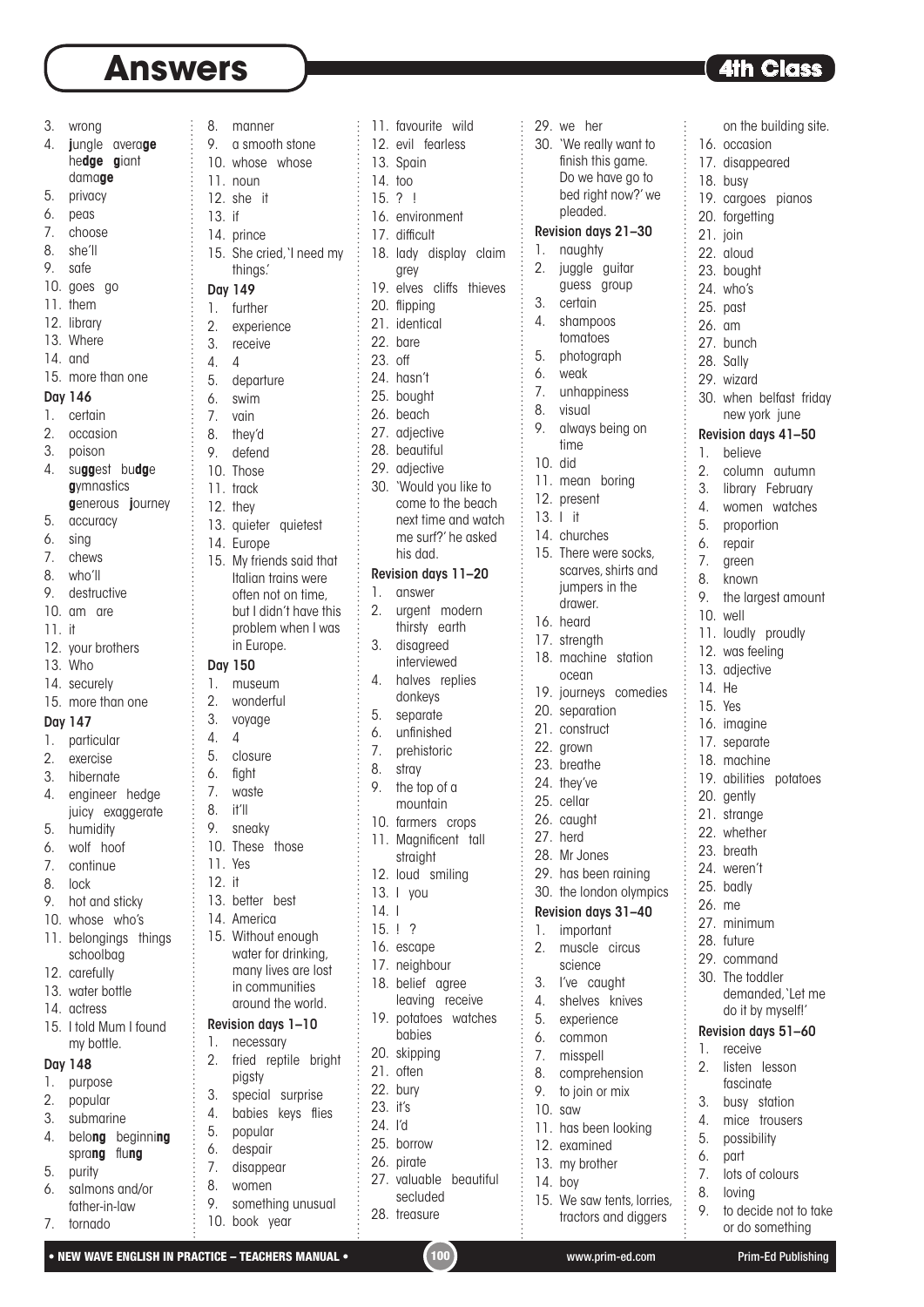# **Answers**

|        | 10. saw                |        |                                          |
|--------|------------------------|--------|------------------------------------------|
|        |                        |        | 7. possible<br>8. somethir<br>9. busiest |
|        | 11. have been building |        | something clear                          |
|        | $12.$ any              |        |                                          |
|        | 13. heavy young        |        | 10. off                                  |
|        | 14. feminine nouns     |        | 11. father                               |
|        |                        |        |                                          |
|        | 15. No                 |        | 12. We it                                |
|        | 16. country            |        | 13. are                                  |
|        | 17. favourite          |        |                                          |
|        |                        |        | 14. although                             |
|        | 18. rocket technology  |        | 15. No                                   |
|        | account yolk           |        | 16. appointment                          |
|        | 19. comedies essays    |        | 17. therefore                            |
|        |                        |        |                                          |
|        | 20. busily             |        | 18. antique                              |
|        | 21. restless           |        | 19. consideration                        |
|        | 22. sure great         |        | 20. sister-in-law                        |
|        | 23. lose               |        |                                          |
|        |                        |        | 21. medal peace                          |
|        | 24. who's              |        | 22. it'll                                |
|        | 25. saw                |        | 23. fierce                               |
|        | 26. patiently          |        | 24. is are                               |
|        | 27. slowest            |        |                                          |
|        |                        |        | 25. were jumping                         |
|        | 28. caterpillar's      |        | 26. has                                  |
|        | 29. bird's             |        | 27. although                             |
|        | 30. No                 |        | 28. under                                |
|        |                        |        | 29. bride                                |
|        | Revision days 61-70    |        |                                          |
|        | 1. journey             |        | 30. soldier's                            |
| 2.     | chef machine           |        | Revision days 81-90                      |
|        | shoulder               |        | 1. beginning                             |
|        |                        |        |                                          |
|        | 3. great experience    |        | 2. potato                                |
|        | 4. humans pyjamas      | 3.     | search                                   |
|        | 5. experiment          |        | 4. wrist lamb<br>lister                  |
|        | 6. clumsy              |        | whistle                                  |
| 7.     | legal                  |        | 5. impression                            |
| 8.     | white                  |        | hesitation                               |
|        |                        |        |                                          |
| 9.     | to do well             | 6.     | sister-in-laws                           |
|        | 10. past               |        | 7. wait weight                           |
|        | 11. power              |        | 8. they are                              |
| 12. so |                        |        | 9. foolish                               |
|        |                        |        | 10. than then                            |
|        | 13. a team of horses   |        |                                          |
|        | 14. for                |        | 11. after                                |
|        | 15. No                 |        | 12. herd                                 |
|        | 16. mystery            |        | 13. we                                   |
|        |                        |        |                                          |
|        | 17. weight             |        | 14. was ordered to dive                  |
|        | 18. touch              |        | 15. We all congratulate                  |
|        | 19. fathers-in-law     |        | Ben and told him h                       |
|        | 20. luckily            |        | had run well.                            |
|        |                        |        |                                          |
|        | 21. precise            |        | 16. especially                           |
|        | 22. two grown          |        | 17. young                                |
|        | 23. lend               |        | 18. afraid                               |
|        | 24. how'll             |        | 19. jewel tattoo bruis                   |
|        |                        |        | shoe true soup                           |
|        | 25. done               |        |                                          |
|        | 26. After              |        | 20. irregular                            |
|        | 27. raindrops          |        | irresponsible                            |
|        | 28. We                 | 21.    | $\overline{4}$                           |
|        | 29. fastest            |        | 22. tattoo                               |
|        |                        |        | 23. the strength to                      |
|        | 30. sister's           |        | do something                             |
|        | Revision days 71-80    |        | frightening                              |
| 1.     | business               |        |                                          |
| 2.     | wonderful              |        | 24. successful                           |
| 3.     | repair prepare         |        | 25. guess guest                          |
|        | swear anywhere         |        | 26. larger<br>largest                    |
|        |                        |        | 27. cute                                 |
| 4.     | preparation            | 28.1   |                                          |
| 5.     | won/der/ful            | 29. if |                                          |
|        | 6. weekend             |        |                                          |

| λľ     |                  | 30. `Thanks Dad!' I<br>squealed. |  |
|--------|------------------|----------------------------------|--|
|        |                  | Revision days 91-100             |  |
|        | 1.               | neighbour                        |  |
|        |                  | 2. afraid                        |  |
|        |                  | 3. forty                         |  |
|        | 4.               | head friend mess                 |  |
|        |                  | said                             |  |
|        | 5.               | limitation plantation            |  |
|        |                  | 6. torchs                        |  |
|        | $\overline{7}$ . | pair pear                        |  |
|        | 8.               | would have                       |  |
|        | 9.               | last                             |  |
|        |                  | 10. passed                       |  |
|        |                  | 11. because                      |  |
|        |                  | 12. she he                       |  |
|        |                  | 13. quickly                      |  |
|        |                  | 14. most skilful                 |  |
|        |                  | 15. The coach said,' I           |  |
|        |                  | hope the swelling                |  |
|        |                  | goes down soon.'                 |  |
|        |                  | 16. doubt                        |  |
|        |                  | 17. phone                        |  |
|        |                  | 18. guitar                       |  |
| 90     | 19.              | school guest<br>knuckle          |  |
|        |                  | 20. superstar                    |  |
|        |                  | supernatural                     |  |
|        |                  | 21. e/lec/tric                   |  |
| sten   |                  | 22. star                         |  |
|        |                  | 23. a stroke of good luck        |  |
|        |                  | 24. successful                   |  |
|        |                  | 25. desert                       |  |
|        |                  | 26. taller tallest               |  |
|        |                  | 27. suite                        |  |
|        | 28. it           |                                  |  |
|        |                  | 29. but                          |  |
|        | 30.1             |                                  |  |
|        |                  | Revision days 101-110            |  |
|        | 1.               | assembly                         |  |
| dive   | 2.               | choice                           |  |
| ulated | 3.               | quarter                          |  |
| im he  | 4.               | zero dizzy busy                  |  |
|        |                  | says                             |  |
|        | 5.               | envious various                  |  |
|        | 6.               | gentlemen<br>humans              |  |
|        | 7.               | heard herd                       |  |
| ruise  | 8.               | they have                        |  |
| Ιp     | 9.<br>10.        | old                              |  |
|        |                  | have<br>11. because              |  |
|        | 12.              | was                              |  |
|        |                  | 13. will take                    |  |
|        |                  | 14. immediately                  |  |
|        | 15.              | lan will need to                 |  |
|        |                  | come around to our               |  |
|        |                  | house in Webster                 |  |
|        |                  | Street to get his bag.           |  |
|        |                  | 16. sincerely                    |  |
|        | 17.              | upon                             |  |
|        |                  | 18. terrific                     |  |
|        |                  | 19. socks clocks                 |  |

| 29. he   | relax taxi<br>20. superpower<br>21. position<br>22. music<br>23. feeling tired<br>24. more tired<br>most tired<br>25. past<br>26. who<br>27. sorrow<br>28. brake<br>30. 'I'm just too tired,' he<br>moaned.<br>OR | 6.<br>7 <sub>1</sub><br>13. if | maids-of-honour<br>3<br>8. No<br>9. involving two sides<br>10. their there<br>11. coffee<br>world<br>12. Who<br>14. coffee<br>15. shop's<br>16. weird<br>17. among<br>18. journey<br>19. import export<br>report support |
|----------|-------------------------------------------------------------------------------------------------------------------------------------------------------------------------------------------------------------------|--------------------------------|--------------------------------------------------------------------------------------------------------------------------------------------------------------------------------------------------------------------------|
|          | 'I'm just too tired',                                                                                                                                                                                             |                                | 20. magically frantically                                                                                                                                                                                                |
|          | he moaned.                                                                                                                                                                                                        |                                | 21. blind                                                                                                                                                                                                                |
|          | Revision days 111-120                                                                                                                                                                                             |                                | 22. groan                                                                                                                                                                                                                |
| 1.<br>2. | tough<br>woollen                                                                                                                                                                                                  | 24. fix                        | 23. have                                                                                                                                                                                                                 |
|          | 3. naughty                                                                                                                                                                                                        |                                | 25. really real                                                                                                                                                                                                          |
| 4.       | neighbour failure                                                                                                                                                                                                 |                                | $26.$ An a                                                                                                                                                                                                               |
|          | crayon break rein                                                                                                                                                                                                 |                                | 27. dogs<br>food water                                                                                                                                                                                                   |
| 5.       | selfishly politely                                                                                                                                                                                                |                                | 28. collar                                                                                                                                                                                                               |
| 6.       | Saturdays<br>monsasteries                                                                                                                                                                                         |                                | 29. actor                                                                                                                                                                                                                |
| 7.       | seen barren                                                                                                                                                                                                       |                                | 30. No                                                                                                                                                                                                                   |
|          | 8. why's                                                                                                                                                                                                          | 1.                             | Revision days 131-140<br>field                                                                                                                                                                                           |
| 9.       | similar                                                                                                                                                                                                           | 2.                             | trouble                                                                                                                                                                                                                  |
|          | 10. done                                                                                                                                                                                                          |                                | 3. tomorrow                                                                                                                                                                                                              |
|          | 11. although                                                                                                                                                                                                      | 4.                             | terrible cattle                                                                                                                                                                                                          |
| 12. it   |                                                                                                                                                                                                                   |                                | Thomas bumped                                                                                                                                                                                                            |
|          | $13.$ If I if                                                                                                                                                                                                     |                                | 5. collectible sensible                                                                                                                                                                                                  |
|          | 14. plant's<br>15. Yes                                                                                                                                                                                            |                                | 6. strong                                                                                                                                                                                                                |
|          | 16. autograph                                                                                                                                                                                                     |                                | 7. Our hour<br>8. how's                                                                                                                                                                                                  |
|          | 17. season weather                                                                                                                                                                                                | 9.                             | probable                                                                                                                                                                                                                 |
|          | 18. forget                                                                                                                                                                                                        | 10.                            | saw seen                                                                                                                                                                                                                 |
|          | 19. shook bully                                                                                                                                                                                                   |                                | 11. have been watching                                                                                                                                                                                                   |
|          | couldn't                                                                                                                                                                                                          |                                | 12. when                                                                                                                                                                                                                 |
|          | 20. powerful beautiful                                                                                                                                                                                            |                                | 13. No                                                                                                                                                                                                                   |
|          | 21. mistrust misfortune<br>22. curious                                                                                                                                                                            |                                | 14. girl's                                                                                                                                                                                                               |
|          | 23. multiply                                                                                                                                                                                                      |                                | $15.$ ! ?                                                                                                                                                                                                                |
|          | 24. very ugly                                                                                                                                                                                                     |                                | 16. phrase                                                                                                                                                                                                               |
|          | 25. they them                                                                                                                                                                                                     |                                | 17. guest<br>18. history                                                                                                                                                                                                 |
|          | 26. present                                                                                                                                                                                                       |                                | 19. question witch                                                                                                                                                                                                       |
|          | 27. have been keeping                                                                                                                                                                                             |                                | mixture chicken                                                                                                                                                                                                          |
|          | 28. sneezed                                                                                                                                                                                                       |                                | 20. readable believable                                                                                                                                                                                                  |
|          | 29. they                                                                                                                                                                                                          |                                | 21. splashes                                                                                                                                                                                                             |
|          | 30. 'Out you come,' Dad<br>ordered.                                                                                                                                                                               | 22.5                           |                                                                                                                                                                                                                          |
|          | <b>OR</b>                                                                                                                                                                                                         |                                | 23. button                                                                                                                                                                                                               |
|          | 'Out you come', Dad                                                                                                                                                                                               |                                | 24. a book for recording<br>daily events                                                                                                                                                                                 |
|          | ordered.                                                                                                                                                                                                          |                                | 25. it's it's                                                                                                                                                                                                            |
|          | Revision days 121-130                                                                                                                                                                                             |                                | 26. you you                                                                                                                                                                                                              |
| 1.       | fraction                                                                                                                                                                                                          | $27.$ If                       |                                                                                                                                                                                                                          |
|          | 2. medal                                                                                                                                                                                                          |                                | 28. Watch go                                                                                                                                                                                                             |
|          | 3. combine                                                                                                                                                                                                        |                                | 29. We                                                                                                                                                                                                                   |
| 4.       | phone laugh<br>muffin<br>calf                                                                                                                                                                                     | 30.?                           |                                                                                                                                                                                                                          |
| 5.       | noisily                                                                                                                                                                                                           |                                |                                                                                                                                                                                                                          |
|          |                                                                                                                                                                                                                   |                                |                                                                                                                                                                                                                          |